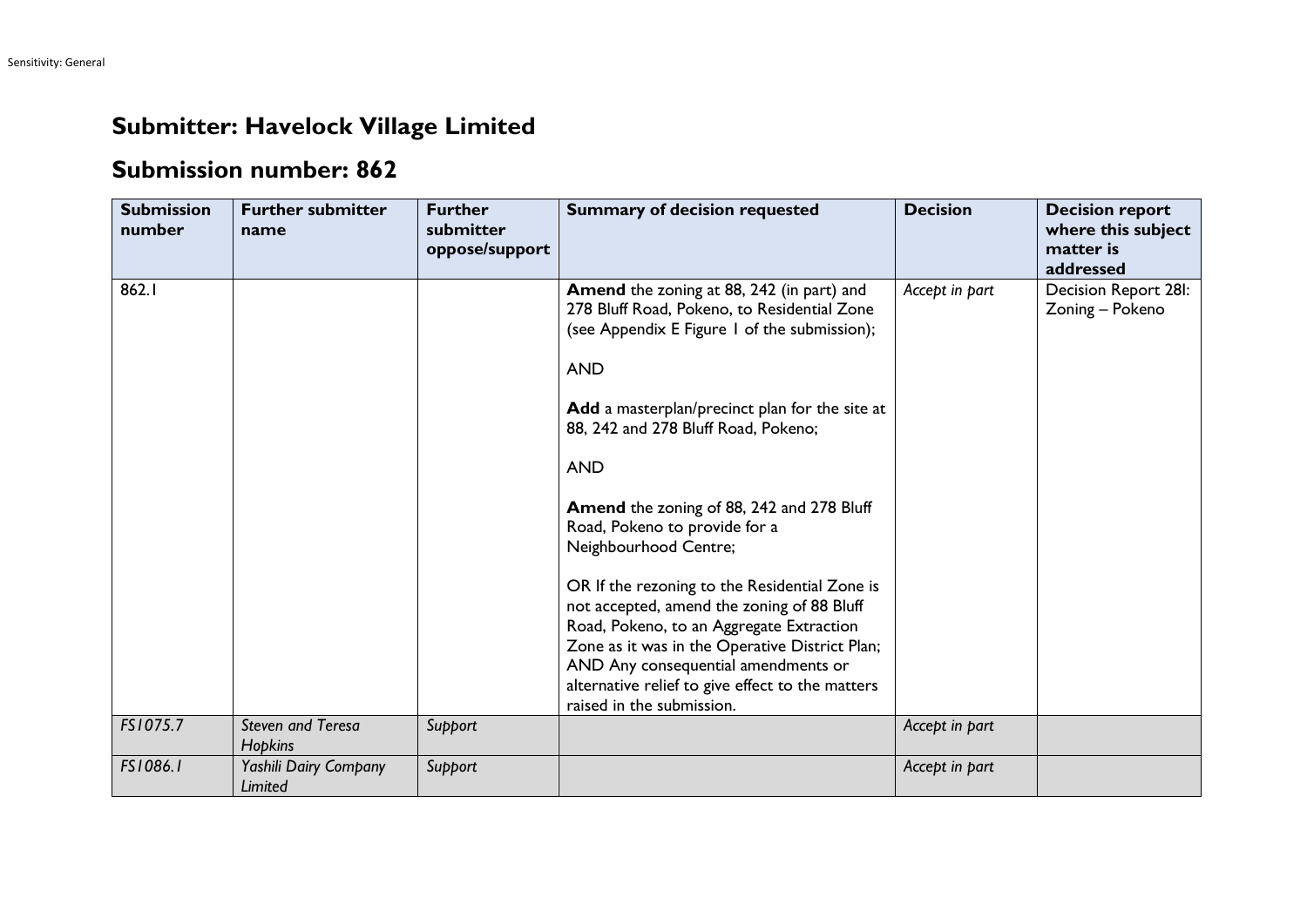| <b>Submission</b><br>number | <b>Further submitter</b><br>name                              | <b>Further</b><br>submitter<br>oppose/support | <b>Summary of decision requested</b> | <b>Decision</b> | <b>Decision report</b><br>where this subject<br>matter is<br>addressed |
|-----------------------------|---------------------------------------------------------------|-----------------------------------------------|--------------------------------------|-----------------|------------------------------------------------------------------------|
| FS1090.2                    | Jenny Forsyth                                                 | Oppose                                        |                                      | Accept in part  |                                                                        |
| FS1186.1                    | <b>Pokeno Nutritional Park</b><br><b>Limited</b>              | Support                                       |                                      | Accept in part  |                                                                        |
| FS1188.5                    | <b>Stonehill Trustee Limited</b>                              | Oppose                                        |                                      | Accept in part  |                                                                        |
| FS1301.1                    | <b>New Zealand Health</b><br><b>Food Park Limited</b>         | Support                                       |                                      | Accept in part  |                                                                        |
| FS1303.1                    | <b>Charlie Harris</b>                                         | Support                                       |                                      | Accept in part  |                                                                        |
| FS1261.29                   | Annie Chen                                                    | Support                                       |                                      | Accept in part  |                                                                        |
| FS1277.59                   | <b>Waikato Regional Council</b>                               | Oppose                                        |                                      | Accept in part  |                                                                        |
| FS1281.51                   | Pokeno Village Holdings<br><b>Limited</b>                     | Oppose                                        |                                      | Accept in part  |                                                                        |
| FS1297.38                   | CSL Trust & Top End<br><b>Properties Limited</b>              | Support                                       |                                      | Accept in part  |                                                                        |
| FS1306.54                   | <b>Hynds Foundation</b>                                       | Oppose                                        |                                      | Accept in part  |                                                                        |
| FS1341.15                   | Hynds Pipe Systems<br>Limited                                 | Oppose                                        |                                      | Accept in part  |                                                                        |
| FS1369.21                   | Ngati Tamaoho Trust                                           | Oppose                                        |                                      | Accept in part  |                                                                        |
| FS1108.193                  | Te Whakakitenga o<br>Waikato Incorporated<br>(Waikato-Tainui) | Oppose                                        |                                      | Accept in part  |                                                                        |
| FS1202.107                  | <b>New Zealand Transport</b><br>Agency                        | Oppose                                        |                                      | Accept in part  |                                                                        |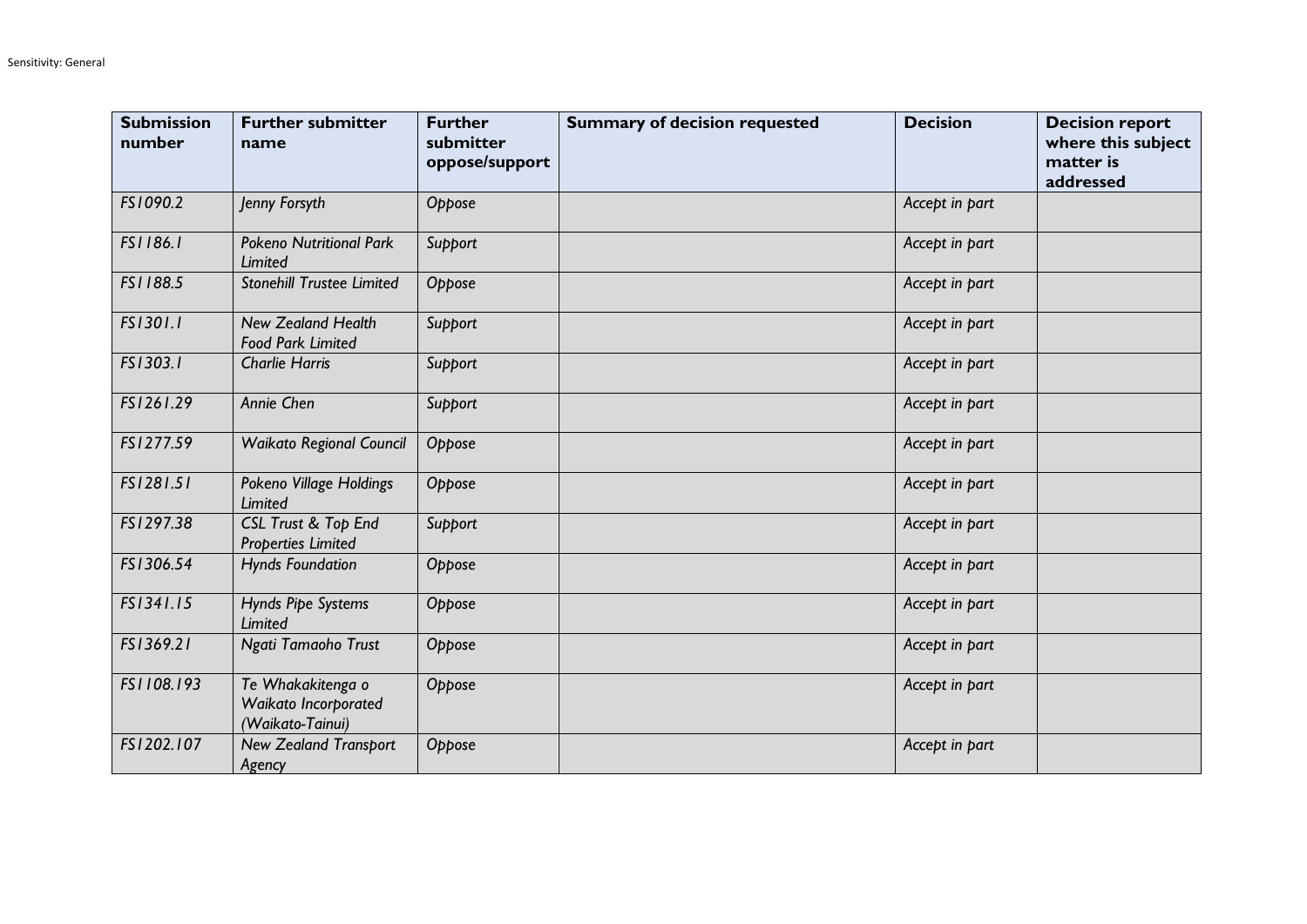| <b>Submission</b><br>number | <b>Further submitter</b><br>name                      | <b>Further</b><br>submitter<br>oppose/support | <b>Summary of decision requested</b>                                                                                                                                                                                                                                                                                                                                                                  | <b>Decision</b> | <b>Decision report</b><br>where this subject<br>matter is<br>addressed |
|-----------------------------|-------------------------------------------------------|-----------------------------------------------|-------------------------------------------------------------------------------------------------------------------------------------------------------------------------------------------------------------------------------------------------------------------------------------------------------------------------------------------------------------------------------------------------------|-----------------|------------------------------------------------------------------------|
| FS1340.148                  | TaTa Valley Limited                                   | Support                                       |                                                                                                                                                                                                                                                                                                                                                                                                       | Accept in part  |                                                                        |
| FS1387.1395                 | Mercury NZ Limited                                    | Oppose                                        |                                                                                                                                                                                                                                                                                                                                                                                                       | Accept in part  |                                                                        |
| 862.2                       |                                                       |                                               | Add the Havelock Village masterplan,<br>precincts and provisions to the Proposed<br>District Plan noted in the original submission<br>which will provide appropriate controls to<br>give effect to the proposed lot sizes and<br>configuration identified on the master plan.<br>AND Any consequential amendments or<br>alternative relief to give effect to the matters<br>raised in the submission. | Accept in part  | Decision Report 28I:<br>Zoning - Pokeno                                |
| FS1086.2                    | Yashili Dairy Company<br>Limited                      | Support                                       |                                                                                                                                                                                                                                                                                                                                                                                                       | Accept in part  |                                                                        |
| FS1186.2                    | <b>Pokeno Nutritional Park</b><br>Limited             | Support                                       |                                                                                                                                                                                                                                                                                                                                                                                                       | Accept in part  |                                                                        |
| FS1248.1                    | Ngati Te Ata                                          | Oppose                                        |                                                                                                                                                                                                                                                                                                                                                                                                       | Accept in part  |                                                                        |
| FS1301.2                    | <b>New Zealand Health</b><br><b>Food Park Limited</b> | Support                                       |                                                                                                                                                                                                                                                                                                                                                                                                       | Accept in part  |                                                                        |
| FS1303.2                    | <b>Charlie Harris</b>                                 | Support                                       |                                                                                                                                                                                                                                                                                                                                                                                                       | Accept in part  |                                                                        |
| FS1202.26                   | <b>New Zealand Transport</b><br>Agency                | Oppose                                        |                                                                                                                                                                                                                                                                                                                                                                                                       | Accept in part  |                                                                        |
| FS1306.55                   | <b>Hynds Foundation</b>                               | Oppose                                        |                                                                                                                                                                                                                                                                                                                                                                                                       | Accept in part  |                                                                        |
| FS1340.149                  | TaTa Valley Limited                                   | Support                                       |                                                                                                                                                                                                                                                                                                                                                                                                       | Accept in part  |                                                                        |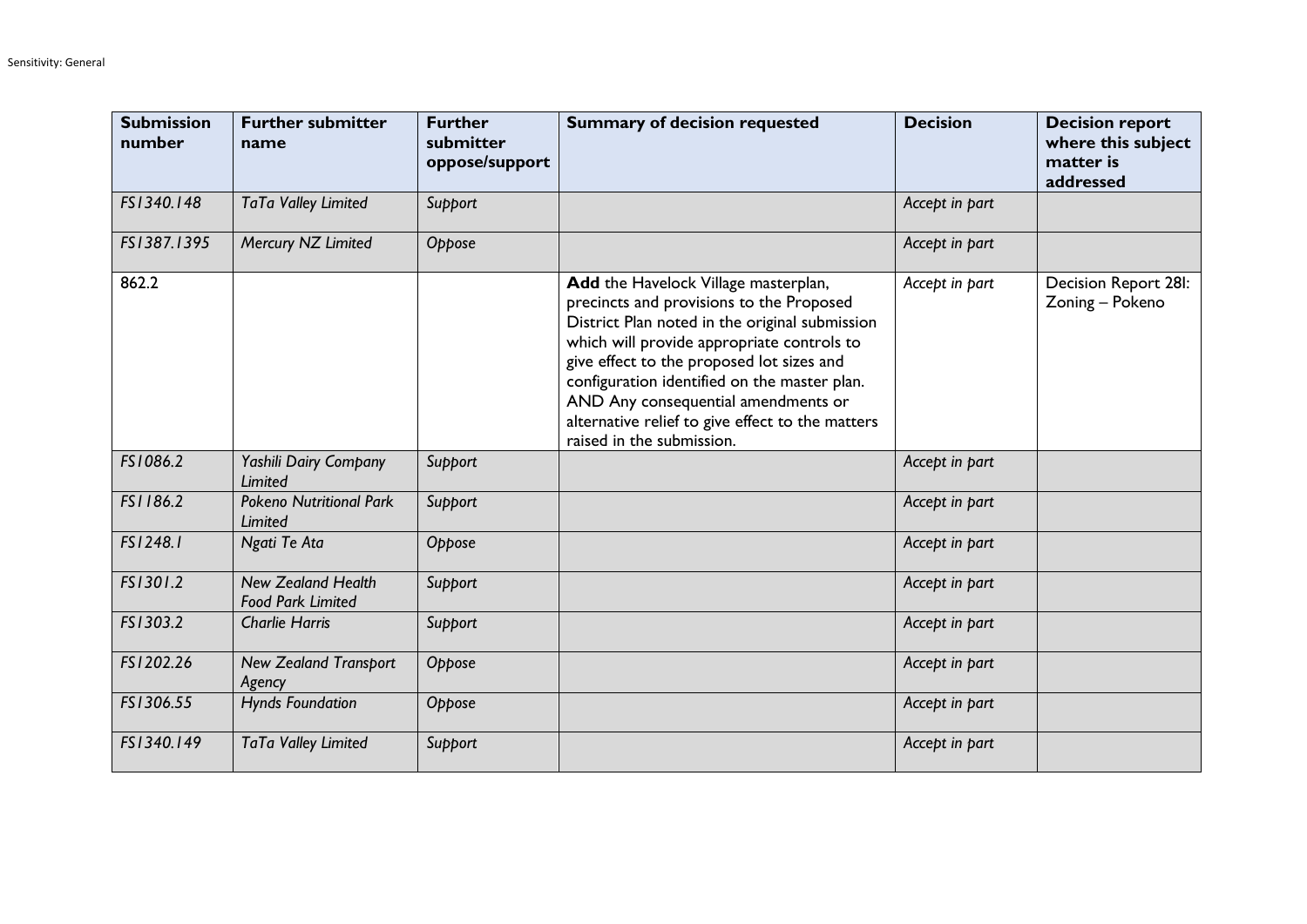| <b>Submission</b><br>number | <b>Further submitter</b><br>name                      | <b>Further</b><br>submitter<br>oppose/support | <b>Summary of decision requested</b>                                               | <b>Decision</b> | <b>Decision report</b><br>where this subject<br>matter is<br>addressed |
|-----------------------------|-------------------------------------------------------|-----------------------------------------------|------------------------------------------------------------------------------------|-----------------|------------------------------------------------------------------------|
| 862.3                       |                                                       |                                               | Retain Objective 4.1.1 Strategic Objective.                                        | Reject          | Decision Report 5:<br><b>Strategic Directions</b>                      |
| FS1086.3                    | Yashili Dairy Company<br>Limited                      | <b>Support</b>                                |                                                                                    | Reject          |                                                                        |
| FS1186.3                    | <b>Pokeno Nutritional Park</b><br>Limited             | Support                                       |                                                                                    | Reject          |                                                                        |
| FS1301.3                    | <b>New Zealand Health</b><br><b>Food Park Limited</b> | Support                                       |                                                                                    | Reject          |                                                                        |
| FS1303.3                    | <b>Charlie Harris</b>                                 | Support                                       |                                                                                    | Reject          |                                                                        |
| FS1340.150                  | TaTa Valley Limited                                   | Support                                       |                                                                                    | Reject          |                                                                        |
| FS1387.1396                 | Mercury NZ Limited                                    | Oppose                                        |                                                                                    | Accept          |                                                                        |
| 862.4                       |                                                       |                                               | Retain Policy 4.1.3 Location of Development                                        | Reject          | Decision Report 5:<br><b>Strategic Directions</b>                      |
| FS1086.4                    | Yashili Dairy Company<br>Limited                      | Support                                       |                                                                                    | Reject          |                                                                        |
| FS1186.4                    | <b>Pokeno Nutritional Park</b><br>Limited             | Support                                       |                                                                                    | Reject          |                                                                        |
| FS1301.4                    | <b>New Zealand Health</b><br><b>Food Park Limited</b> | Support                                       |                                                                                    | Reject          |                                                                        |
| FS1303.4                    | <b>Charlie Harris</b>                                 | Support                                       |                                                                                    | Reject          |                                                                        |
| FS1340.151                  | TaTa Valley Limited                                   | Support                                       |                                                                                    | Reject          |                                                                        |
| FS1387.1397                 | Mercury NZ Limited                                    | Oppose                                        |                                                                                    | Accept          |                                                                        |
| 862.5                       |                                                       |                                               | Amend Policy 4.1.5 Density to recognise<br>that different housing densities may be | Reject          | Decision Report 5:<br><b>Strategic Directions</b>                      |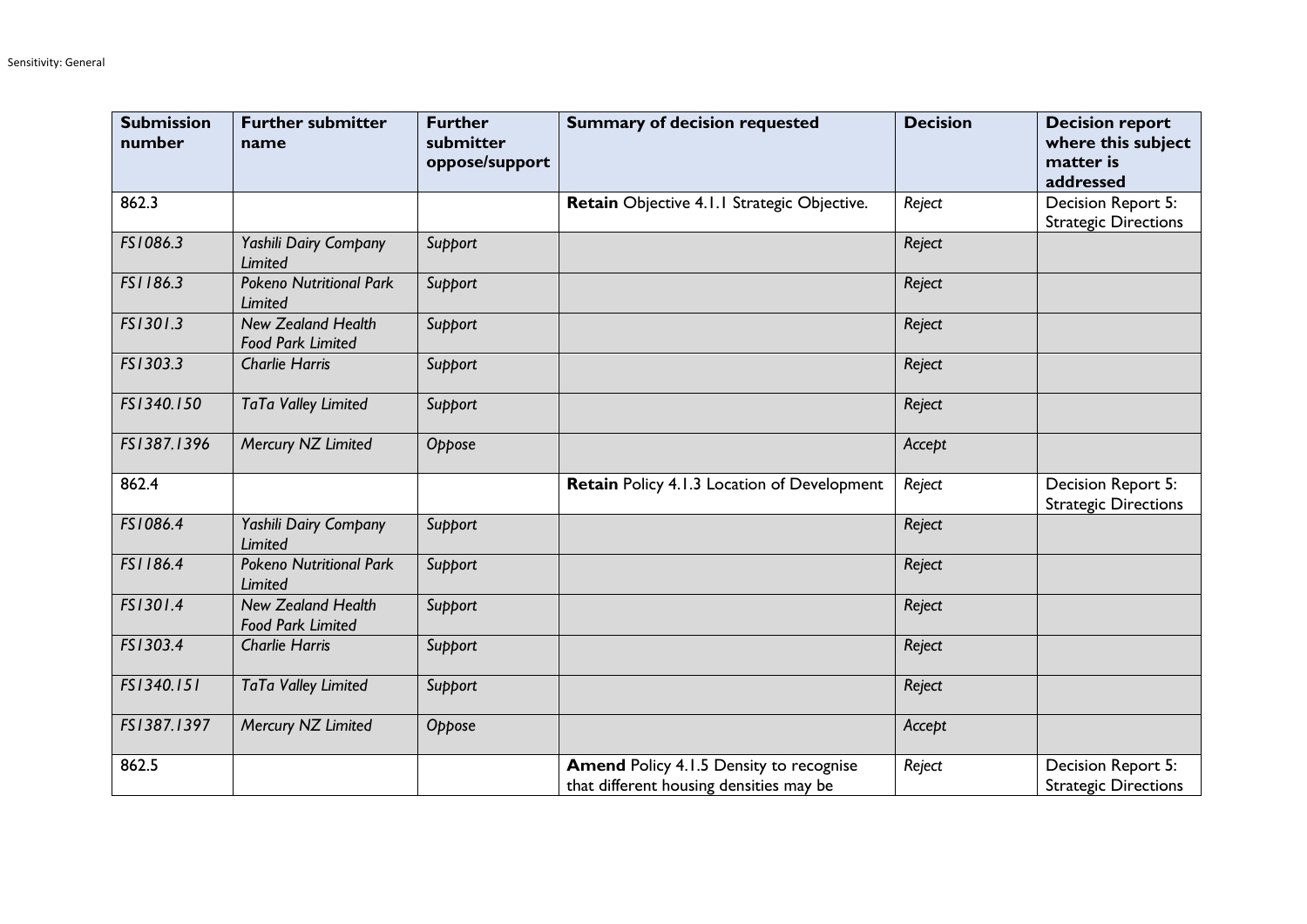| <b>Submission</b><br>number | <b>Further submitter</b><br>name                      | <b>Further</b><br>submitter<br>oppose/support | <b>Summary of decision requested</b>                                                                                                      | <b>Decision</b> | <b>Decision report</b><br>where this subject<br>matter is<br>addressed |
|-----------------------------|-------------------------------------------------------|-----------------------------------------------|-------------------------------------------------------------------------------------------------------------------------------------------|-----------------|------------------------------------------------------------------------|
|                             |                                                       |                                               | appropriate in certain locations, particularly<br>where such density has been included as part<br>of an approved master plan;             |                 |                                                                        |
|                             |                                                       |                                               | <b>OR</b>                                                                                                                                 |                 |                                                                        |
|                             |                                                       |                                               | If the above relief is not Accepted, add site<br>specific objectives and policies for Havelock<br>Village, including a new Policy 4.2.20; |                 |                                                                        |
|                             |                                                       |                                               | <b>AND</b>                                                                                                                                |                 |                                                                        |
|                             |                                                       |                                               | Any consequential amendments or alternative<br>relief to give effect to the matters raised in<br>the submission.                          |                 |                                                                        |
| FS1086.5                    | Yashili Dairy Company<br>Limited                      | Support                                       |                                                                                                                                           | Reject          |                                                                        |
| FS1186.5                    | <b>Pokeno Nutritional Park</b><br><b>Limited</b>      | Support                                       |                                                                                                                                           | Reject          |                                                                        |
| FS1301.5                    | <b>New Zealand Health</b><br><b>Food Park Limited</b> | Support                                       |                                                                                                                                           | Reject          |                                                                        |
| FS1303.5                    | <b>Charlie Harris</b>                                 | Support                                       |                                                                                                                                           | Reject          |                                                                        |
| FS1340.152                  | TaTa Valley Limited                                   | Support                                       |                                                                                                                                           | Reject          |                                                                        |
| FS1387.1398                 | Mercury NZ Limited                                    | Oppose                                        |                                                                                                                                           | Accept          |                                                                        |
| 862.6                       |                                                       |                                               | <b>Amend Policy 4.1.9 Maintaining Landscape</b><br>Characteristics as follows:                                                            | Reject          | Decision Report 32:<br>Miscellaneous<br><b>Matters</b>                 |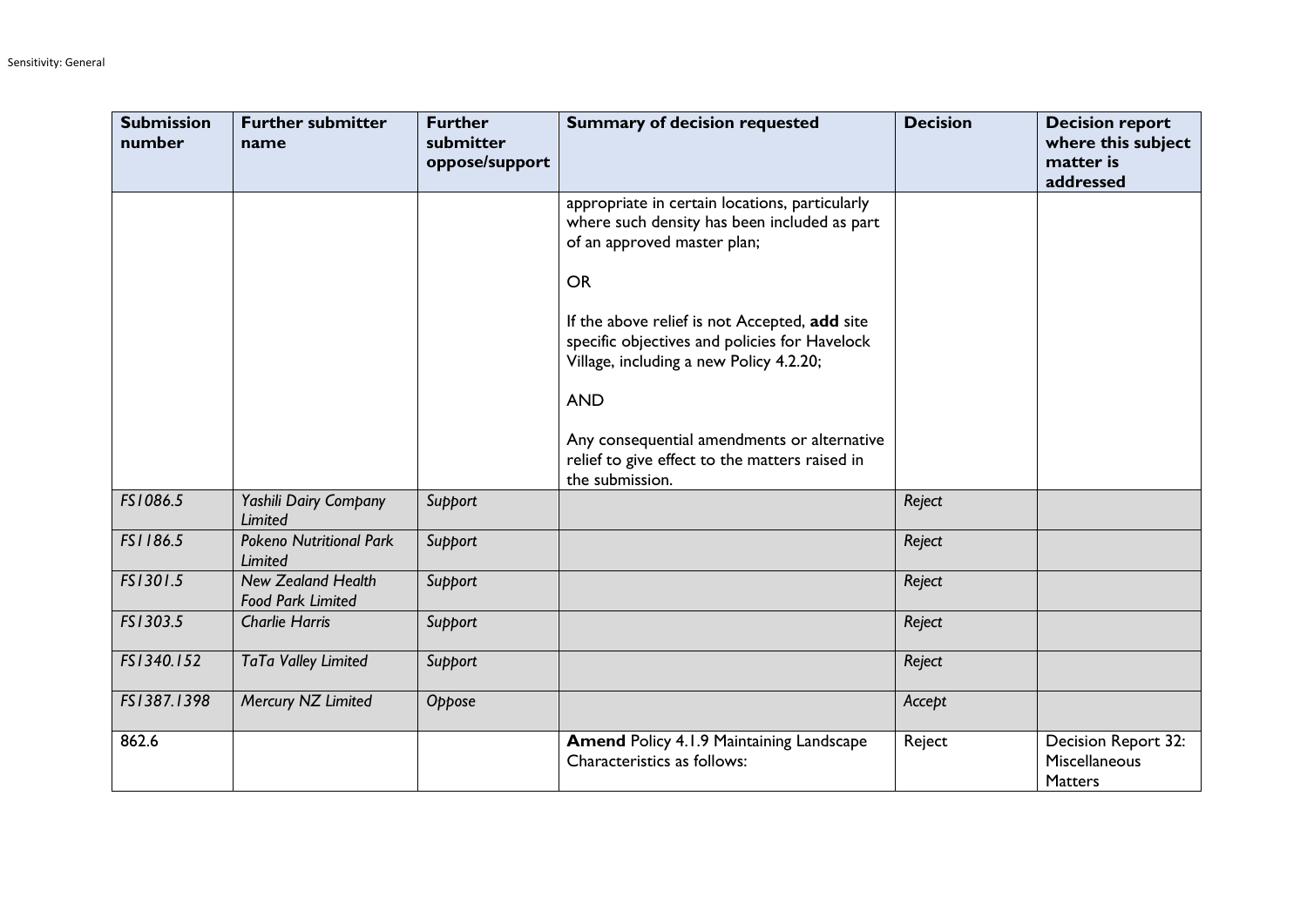| <b>Submission</b><br>number | <b>Further submitter</b><br>name                      | <b>Further</b><br>submitter<br>oppose/support | <b>Summary of decision requested</b>                                                                                                                                                                                                                                                                                                                                                                                                                                                                                                       | <b>Decision</b> | <b>Decision report</b><br>where this subject<br>matter is<br>addressed |
|-----------------------------|-------------------------------------------------------|-----------------------------------------------|--------------------------------------------------------------------------------------------------------------------------------------------------------------------------------------------------------------------------------------------------------------------------------------------------------------------------------------------------------------------------------------------------------------------------------------------------------------------------------------------------------------------------------------------|-----------------|------------------------------------------------------------------------|
|                             |                                                       |                                               | (a) Where practicable, Eensure that the<br>fundamental shape, contour and landscape<br>characteristics are maintained during<br>subdivision and development or alternatively<br>any adverse effects on these characteristics<br>are mitigated.<br><b>OR</b><br>If the above relief is not Accepted, add site<br>specific objectives and policies for Havelock<br>Village, including a new Policy 4.2.20;<br><b>AND</b><br>Any consequential amendments or alternative<br>relief to give effect to the matters raised in<br>the submission. |                 |                                                                        |
| FS1086.6                    | Yashili Dairy Company<br><b>Limited</b>               | Support                                       |                                                                                                                                                                                                                                                                                                                                                                                                                                                                                                                                            | Reject          |                                                                        |
| FS1186.6                    | <b>Pokeno Nutritional Park</b><br><b>Limited</b>      | Support                                       |                                                                                                                                                                                                                                                                                                                                                                                                                                                                                                                                            | Reject          |                                                                        |
| FS1301.6                    | <b>New Zealand Health</b><br><b>Food Park Limited</b> | Support                                       |                                                                                                                                                                                                                                                                                                                                                                                                                                                                                                                                            | Reject          |                                                                        |
| FS1303.6                    | <b>Charlie Harris</b>                                 | Support                                       |                                                                                                                                                                                                                                                                                                                                                                                                                                                                                                                                            | Reject          |                                                                        |
| FS1306.56                   | <b>Hynds Foundation</b>                               | Oppose                                        |                                                                                                                                                                                                                                                                                                                                                                                                                                                                                                                                            | Accept          |                                                                        |
| FS1340.153                  | TaTa Valley Limited                                   | Support                                       |                                                                                                                                                                                                                                                                                                                                                                                                                                                                                                                                            | Reject          |                                                                        |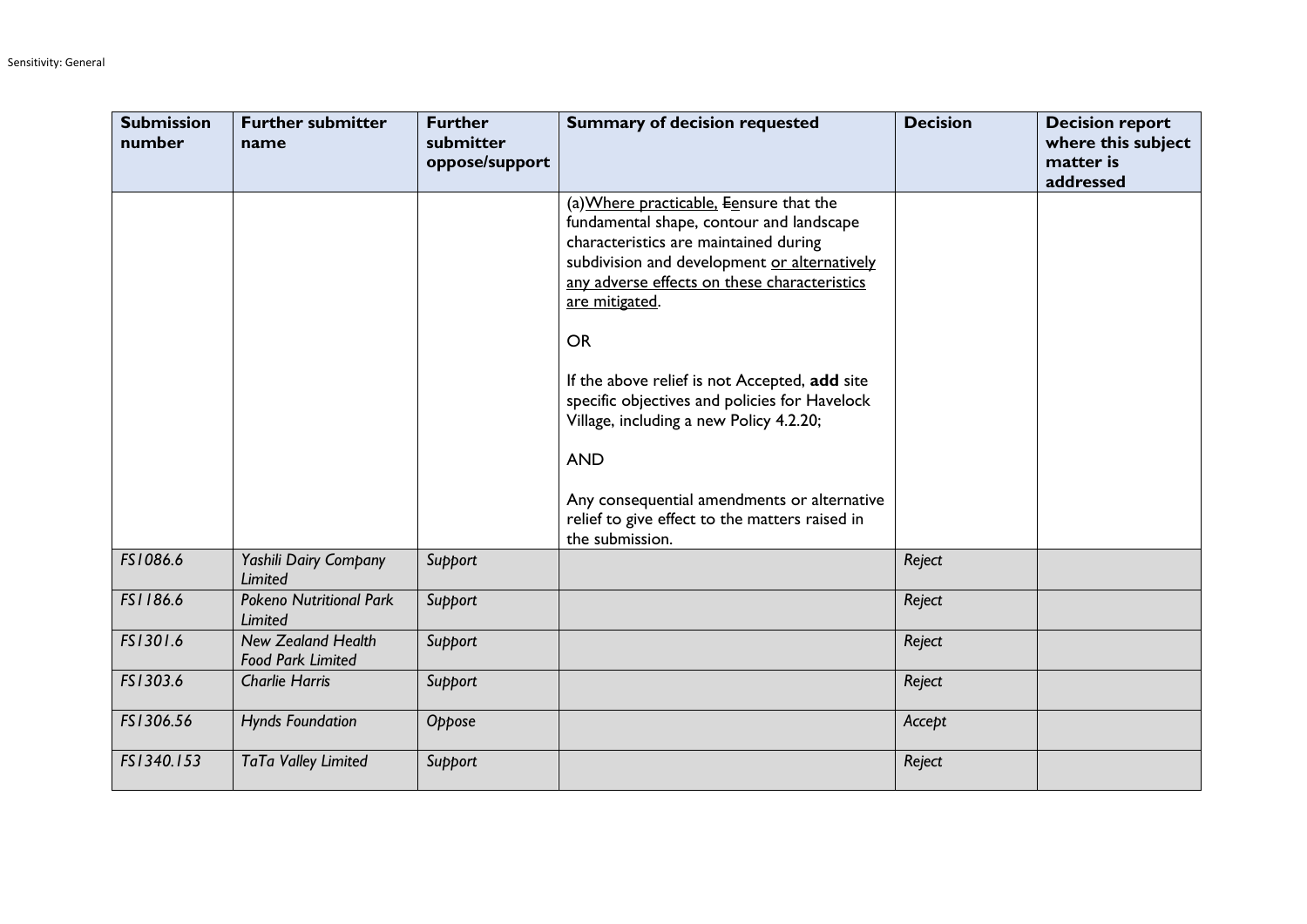| <b>Submission</b><br>number | <b>Further submitter</b><br>name                      | <b>Further</b><br>submitter<br>oppose/support | <b>Summary of decision requested</b>    | <b>Decision</b> | <b>Decision report</b><br>where this subject<br>matter is<br>addressed |
|-----------------------------|-------------------------------------------------------|-----------------------------------------------|-----------------------------------------|-----------------|------------------------------------------------------------------------|
| 862.7                       |                                                       |                                               | Retain Policy 4.1.11 Pokeno             | Reject          | Decision Report 5:<br><b>Strategic Directions</b>                      |
| FS1086.7                    | Yashili Dairy Company<br>Limited                      | Support                                       |                                         | Reject          |                                                                        |
| FS1186.7                    | <b>Pokeno Nutritional Park</b><br>Limited             | Support                                       |                                         | Reject          |                                                                        |
| FS1301.7                    | <b>New Zealand Health</b><br><b>Food Park Limited</b> | Support                                       |                                         | Reject          |                                                                        |
| FS1303.7                    | <b>Charlie Harris</b>                                 | Support                                       |                                         | Reject          |                                                                        |
| FS1340.154                  | TaTa Valley Limited                                   | Support                                       |                                         | Reject          |                                                                        |
| 862.8                       |                                                       |                                               | Retain Objective 4.2.16 Housing options | Accept in part  | Decision Report 14:<br><b>Residential Zone</b>                         |
| FS1086.8                    | Yashili Dairy Company<br>Limited                      | Support                                       |                                         | Accept in part  | <b>Decision Report 14:</b><br><b>Residential Zone</b>                  |
| FS1186.8                    | <b>Pokeno Nutritional Park</b><br>Limited             | Support                                       |                                         | Accept in part  | <b>Decision Report 14:</b><br><b>Residential Zone</b>                  |
| FS1301.8                    | <b>New Zealand Health</b><br><b>Food Park Limited</b> | Support                                       |                                         | Accept in part  | Decision Report 14:<br><b>Residential Zone</b>                         |
| FS1303.8                    | <b>Charlie Harris</b>                                 | Support                                       |                                         | Accept in part  | <b>Decision Report 14:</b><br><b>Residential Zone</b>                  |
| FS1340.155                  | TaTa Valley Limited                                   | Support                                       |                                         | Accept in part  | <b>Decision Report 14:</b><br><b>Residential Zone</b>                  |
| FS1387.1399                 | Mercury NZ Limited                                    | Oppose                                        |                                         | Accept in part  | <b>Decision Report 14:</b><br><b>Residential Zone</b>                  |
| 862.9                       |                                                       |                                               | Retain Policy 4.2.17 Housing types      | Accept in part  | Decision Report 14:<br><b>Residential Zone</b>                         |
| FS1086.9                    | Yashili Dairy Company<br>Limited                      | Support                                       |                                         | Accept in part  | Decision Report 14:<br><b>Residential Zone</b>                         |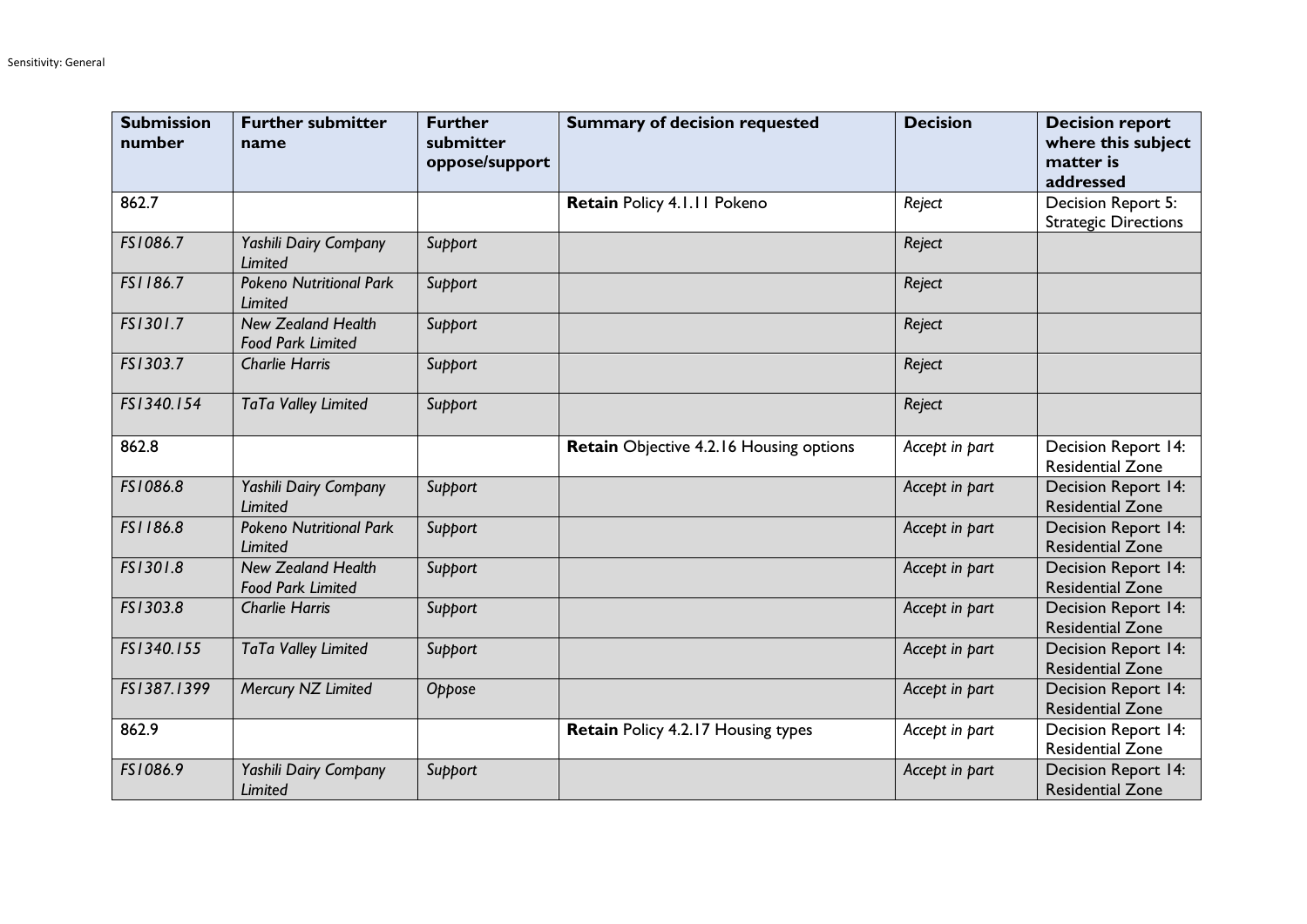| <b>Submission</b><br>number | <b>Further submitter</b><br>name                      | <b>Further</b><br>submitter<br>oppose/support | <b>Summary of decision requested</b>                                                                                                                                                                                                                                                                                                                                                                                                                                                                                                                                                                                                                 | <b>Decision</b> | <b>Decision report</b><br>where this subject<br>matter is<br>addressed |
|-----------------------------|-------------------------------------------------------|-----------------------------------------------|------------------------------------------------------------------------------------------------------------------------------------------------------------------------------------------------------------------------------------------------------------------------------------------------------------------------------------------------------------------------------------------------------------------------------------------------------------------------------------------------------------------------------------------------------------------------------------------------------------------------------------------------------|-----------------|------------------------------------------------------------------------|
| FS1186.9                    | <b>Pokeno Nutritional Park</b><br>Limited             | Support                                       |                                                                                                                                                                                                                                                                                                                                                                                                                                                                                                                                                                                                                                                      | Accept in part  | <b>Decision Report 14:</b><br><b>Residential Zone</b>                  |
| FS1301.9                    | <b>New Zealand Health</b><br><b>Food Park Limited</b> | Support                                       |                                                                                                                                                                                                                                                                                                                                                                                                                                                                                                                                                                                                                                                      | Accept in part  | Decision Report 14:<br><b>Residential Zone</b>                         |
| FS1303.9                    | <b>Charlie Harris</b>                                 | Support                                       |                                                                                                                                                                                                                                                                                                                                                                                                                                                                                                                                                                                                                                                      | Accept in part  | <b>Decision Report 14:</b><br><b>Residential Zone</b>                  |
| FS1340.156                  | TaTa Valley Limited                                   | Support                                       |                                                                                                                                                                                                                                                                                                                                                                                                                                                                                                                                                                                                                                                      | Accept in part  | Decision Report 14:<br><b>Residential Zone</b>                         |
| FS1387.1400                 | Mercury NZ Limited                                    | Oppose                                        |                                                                                                                                                                                                                                                                                                                                                                                                                                                                                                                                                                                                                                                      | Accept in part  | Decision Report 14:<br><b>Residential Zone</b>                         |
| 862.10                      |                                                       |                                               | Add a new policy within section 4.2<br>Residential Zone (after Policy 4.2.19), as<br>follows (See Appendix E and N of the<br>submission for the Master Plan and Precinct<br>Plans):<br>4.2.20 Policy - Havelock Village<br>Development of Havelock Village shall occur<br>generally in accordance with the Havelock<br><b>Village Masterplan and Precinct Plans. This</b><br>includes a mixture of lot sizes and areas to be<br>protected and set aside to protect significant<br>landscape and ecological values.<br><b>AND</b><br>Any consequential amendments or alternative<br>relief to give effect to the matters raised in<br>the submission. | Accept in part  | Decision Report 28I:<br>Zoning - Pokeno                                |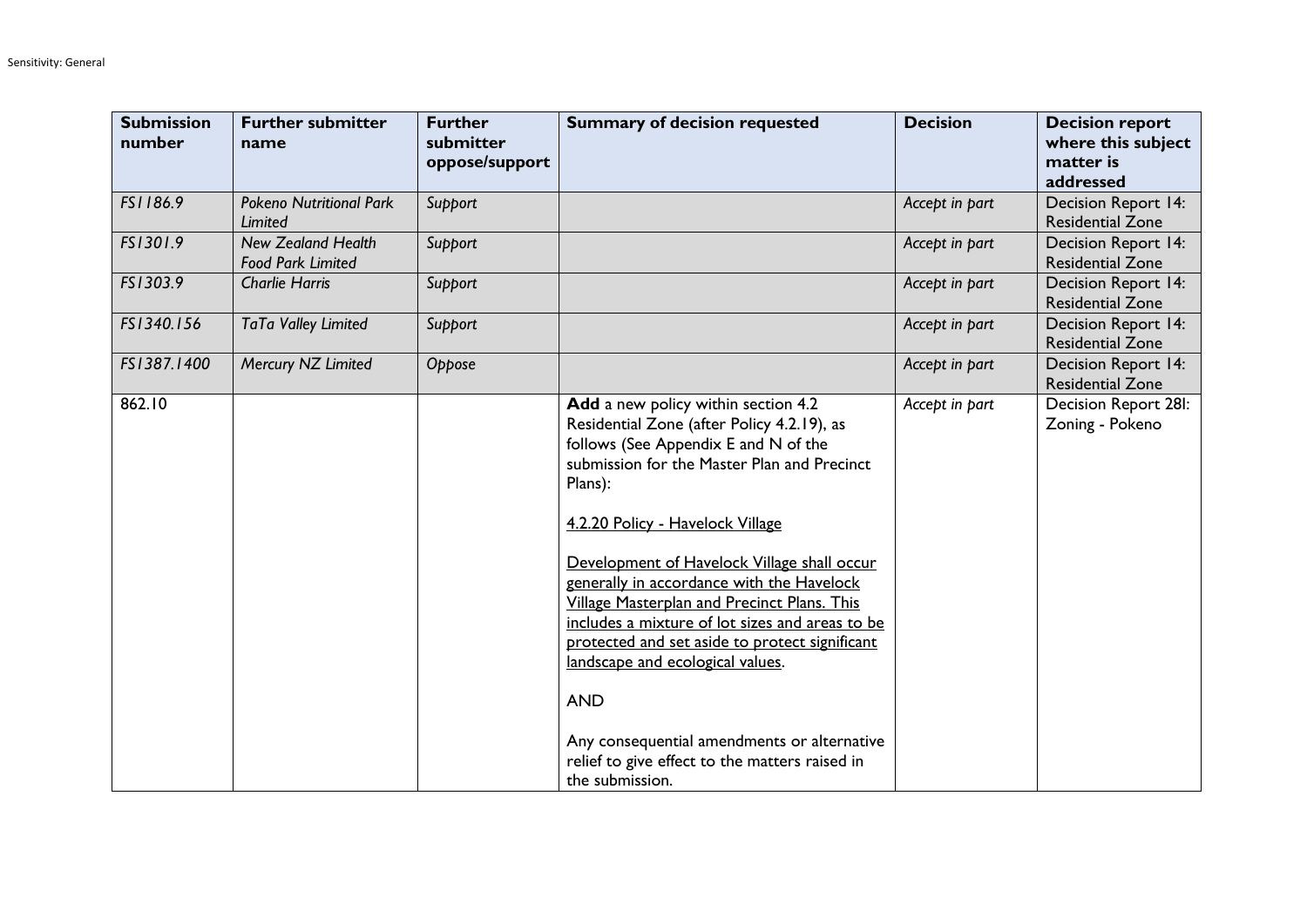| <b>Submission</b><br>number | <b>Further submitter</b><br>name                      | <b>Further</b><br>submitter<br>oppose/support | <b>Summary of decision requested</b>                                                               | <b>Decision</b> | <b>Decision report</b><br>where this subject<br>matter is<br>addressed |
|-----------------------------|-------------------------------------------------------|-----------------------------------------------|----------------------------------------------------------------------------------------------------|-----------------|------------------------------------------------------------------------|
| FS1086.10                   | Yashili Dairy Company<br>Limited                      | Support                                       |                                                                                                    | Accept in part  | Decision Report 28I:<br>Zoning - Pokeno                                |
| FS1186.10                   | <b>Pokeno Nutritional Park</b><br>Limited             | Support                                       |                                                                                                    | Accept in part  | Decision Report 28I:<br>Zoning - Pokeno                                |
| FS1301.10                   | <b>New Zealand Health</b><br><b>Food Park Limited</b> | Support                                       |                                                                                                    | Accept in part  | Decision Report 28I:<br>Zoning - Pokeno                                |
| FS1303.10                   | <b>Charlie Harris</b>                                 | Support                                       |                                                                                                    | Accept in part  | <b>Decision Report 28I:</b><br>Zoning - Pokeno                         |
| FS1306.57                   | <b>Hynds Foundation</b>                               | Oppose                                        |                                                                                                    | Accept in part  | Decision Report 28I:<br>Zoning - Pokeno                                |
| FS1340.157                  | TaTa Valley Limited                                   | Support                                       |                                                                                                    | Accept in part  | Decision Report 28I:<br>Zoning - Pokeno                                |
| 862.11                      |                                                       |                                               | Retain Objective 4.2.20 Maintain residential<br>purpose.                                           | Accept          | Decision Report 14:<br><b>Residential Zone</b>                         |
| FS1086.11                   | Yashili Dairy Company<br>Limited                      | Support                                       |                                                                                                    | Accept          | <b>Decision Report 14:</b><br><b>Residential Zone</b>                  |
| FS1186.11                   | <b>Pokeno Nutritional Park</b><br>Limited             | Support                                       |                                                                                                    | Accept          | <b>Decision Report 14:</b><br><b>Residential Zone</b>                  |
| FS1301.11                   | <b>New Zealand Health</b><br><b>Food Park Limited</b> | Support                                       |                                                                                                    | Accept          | Decision Report 14:<br><b>Residential Zone</b>                         |
| FS1303.11                   | <b>Charlie Harris</b>                                 | Support                                       |                                                                                                    | Accept          | Decision Report 14:<br><b>Residential Zone</b>                         |
| FS1340.158                  | TaTa Valley Limited                                   | Support                                       |                                                                                                    | Accept          | <b>Decision Report 14:</b><br><b>Residential Zone</b>                  |
| FS1387.1401                 | Mercury NZ Limited                                    | Oppose                                        |                                                                                                    | Reject          | Decision Report 14:<br><b>Residential Zone</b>                         |
| 862.12                      |                                                       |                                               | Add a new clause to Policy 4.2.26<br>Neighbourhood centres in structure plan<br>areas, as follows: | Reject          | Decision Report 14:<br><b>Residential Zone</b>                         |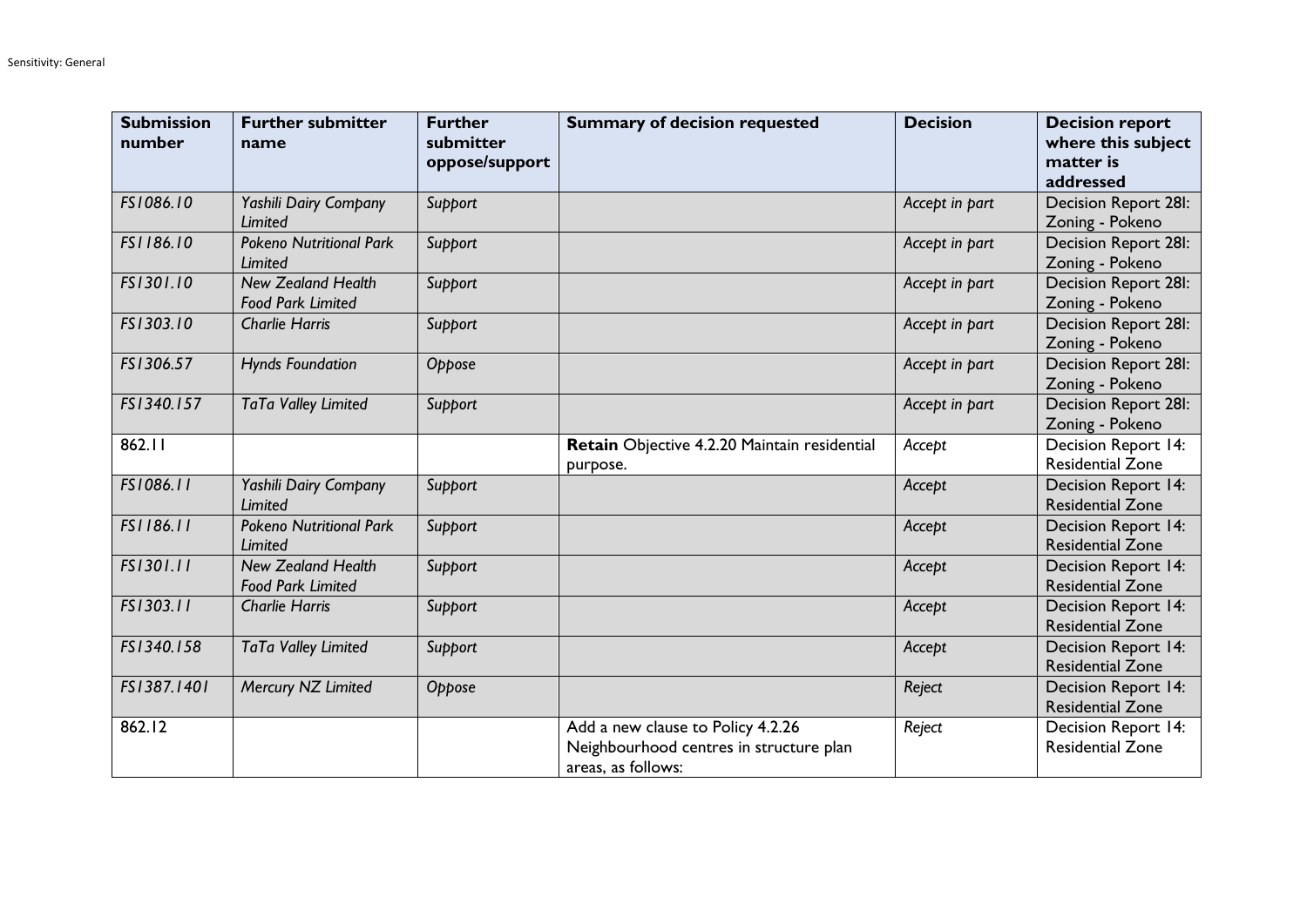| <b>Submission</b><br>number | <b>Further submitter</b><br>name                      | <b>Further</b><br>submitter<br>oppose/support | <b>Summary of decision requested</b>                                                                                                                                                                                                                                                                                                                                                                                                                                                                                                                                                                     | <b>Decision</b> | <b>Decision report</b><br>where this subject<br>matter is<br>addressed |
|-----------------------------|-------------------------------------------------------|-----------------------------------------------|----------------------------------------------------------------------------------------------------------------------------------------------------------------------------------------------------------------------------------------------------------------------------------------------------------------------------------------------------------------------------------------------------------------------------------------------------------------------------------------------------------------------------------------------------------------------------------------------------------|-----------------|------------------------------------------------------------------------|
|                             |                                                       |                                               | Provide for new neighbourhood centres<br>within structure plan areas or masterplan<br>areas, that:<br>(i) Are for the daily retail and service needs of<br>the community; and<br>(ii) Are located within a walkable catchment;<br>and<br>(iii) Provide for residential activities above the<br>ground floor.<br><b>OR</b><br>If the above relief is not accepted, add site<br>specific objectives and policies for Havelock<br>Village, including a new Policy 4.2.20;<br><b>AND</b><br>Any consequential amendments or alternative<br>relief to give effect to the matters raised in<br>the submission. |                 |                                                                        |
| FS1086.12                   | Yashili Dairy Company<br>Limited                      | Support                                       |                                                                                                                                                                                                                                                                                                                                                                                                                                                                                                                                                                                                          | Reject          | <b>Decision Report 14:</b><br><b>Residential Zone</b>                  |
| FS1186.12                   | <b>Pokeno Nutritional Park</b><br>Limited             | Support                                       |                                                                                                                                                                                                                                                                                                                                                                                                                                                                                                                                                                                                          | Reject          | Decision Report 14:<br><b>Residential Zone</b>                         |
| FS1301.12                   | <b>New Zealand Health</b><br><b>Food Park Limited</b> | Support                                       |                                                                                                                                                                                                                                                                                                                                                                                                                                                                                                                                                                                                          | Reject          | Decision Report 14:<br><b>Residential Zone</b>                         |
| FS1303.12                   | <b>Charlie Harris</b>                                 | Support                                       |                                                                                                                                                                                                                                                                                                                                                                                                                                                                                                                                                                                                          | Reject          | Decision Report 14:<br><b>Residential Zone</b>                         |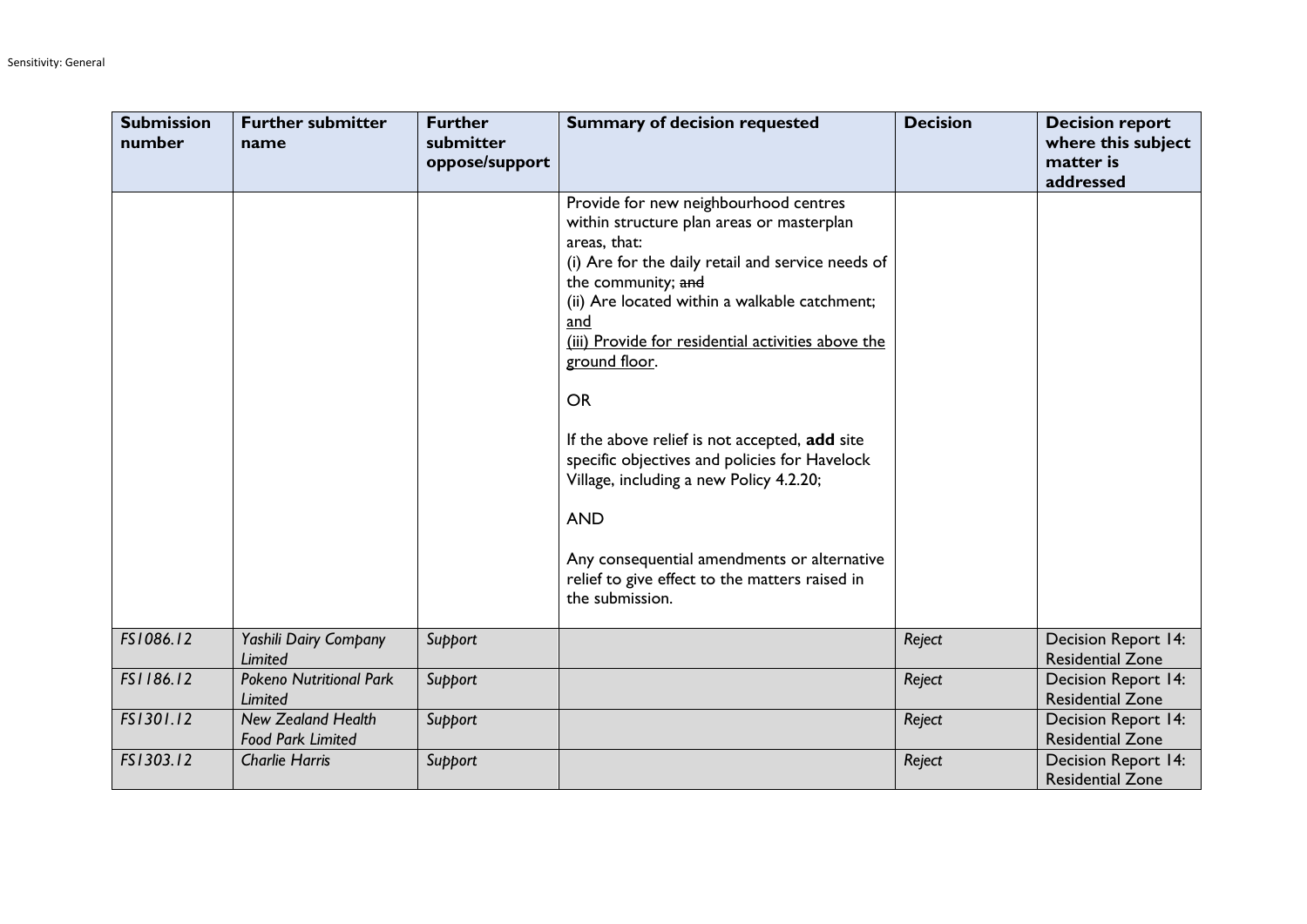| <b>Submission</b><br>number | <b>Further submitter</b><br>name                      | <b>Further</b><br>submitter<br>oppose/support | <b>Summary of decision requested</b>                             | <b>Decision</b> | <b>Decision report</b><br>where this subject<br>matter is<br>addressed |
|-----------------------------|-------------------------------------------------------|-----------------------------------------------|------------------------------------------------------------------|-----------------|------------------------------------------------------------------------|
| FS1340.159                  | TaTa Valley Limited                                   | Support                                       |                                                                  | Reject          | Decision Report 14:<br><b>Residential Zone</b>                         |
| FS1387.1402                 | Mercury NZ Limited                                    | Oppose                                        |                                                                  | Accept          | Decision Report 14:<br><b>Residential Zone</b>                         |
| 862.13                      |                                                       |                                               | Retain Policy 4.5.6 Commercial Purpose:<br>Neighbourhood Centres | Accept          | Decision Report 20:<br><b>Business Zone</b>                            |
| FS1086.13                   | Yashili Dairy Company<br>Limited                      | Support                                       |                                                                  | Accept          | Decision Report 20:<br><b>Business Zone</b>                            |
| FS1186.13                   | <b>Pokeno Nutritional Park</b><br>Limited             | Support                                       |                                                                  | Accept          | Decision Report 20:<br><b>Business Zone</b>                            |
| FS1301.13                   | <b>New Zealand Health</b><br><b>Food Park Limited</b> | Support                                       |                                                                  | Accept          | Decision Report 20:<br><b>Business Zone</b>                            |
| FS1303.13                   | <b>Charlie Harris</b>                                 | Support                                       |                                                                  | Accept          | Decision Report 20:<br><b>Business Zone</b>                            |
| FS1340.160                  | TaTa Valley Limited                                   | Support                                       |                                                                  | Accept          | Decision Report 20:<br><b>Business Zone</b>                            |
| 862.14                      |                                                       |                                               | Retain Policy 4.7.4 Lot sizes                                    | Accept          | Decision Report 32:<br>Miscellaneous<br><b>Matters</b>                 |
| FS1086.14                   | Yashili Dairy Company<br>Limited                      | Support                                       |                                                                  | Accept          |                                                                        |
| FS1186.14                   | <b>Pokeno Nutritional Park</b><br>Limited             | Support                                       |                                                                  | Accept          |                                                                        |
| FS1301.14                   | <b>New Zealand Health</b><br><b>Food Park Limited</b> | Support                                       |                                                                  | Accept          |                                                                        |
| FS1303.14                   | <b>Charlie Harris</b>                                 | Support                                       |                                                                  | Accept          |                                                                        |
| FS1340.161                  | TaTa Valley Limited                                   | Support                                       |                                                                  | Accept          |                                                                        |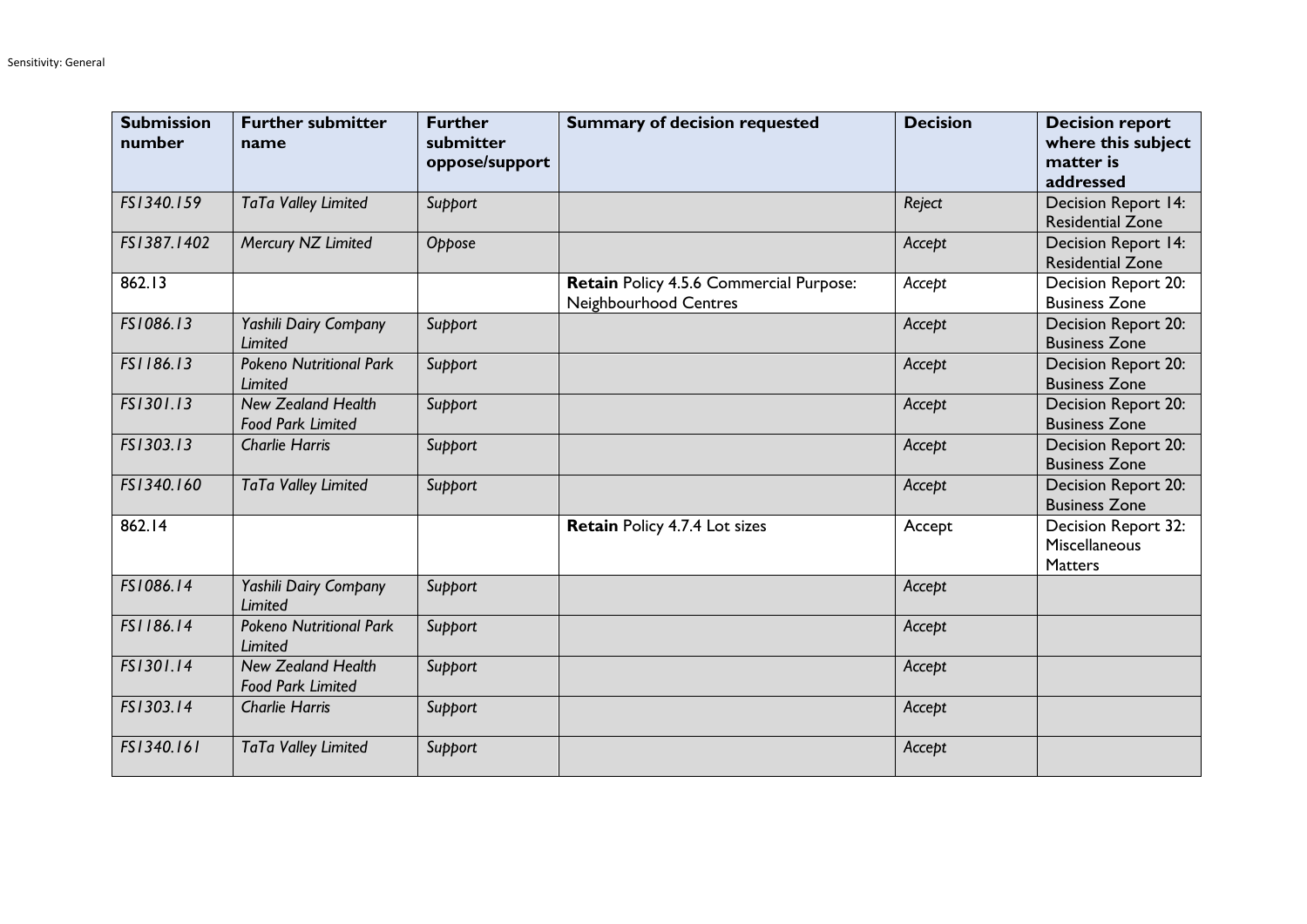| <b>Submission</b><br>number | <b>Further submitter</b><br>name                      | <b>Further</b><br>submitter<br>oppose/support | <b>Summary of decision requested</b>                                                   | <b>Decision</b> | <b>Decision report</b><br>where this subject<br>matter is<br>addressed |
|-----------------------------|-------------------------------------------------------|-----------------------------------------------|----------------------------------------------------------------------------------------|-----------------|------------------------------------------------------------------------|
| FS1387.1403                 | Mercury NZ Limited                                    | Oppose                                        |                                                                                        | Reject          |                                                                        |
| 862.15                      |                                                       |                                               | <b>Retain Policy 4.7.5 Servicing requirements</b>                                      | Accept          | Decision Report 32:<br>Miscellaneous<br><b>Matters</b>                 |
| FS1086.15                   | Yashili Dairy Company<br><b>Limited</b>               | Support                                       |                                                                                        | Accept          |                                                                        |
| FS1186.15                   | <b>Pokeno Nutritional Park</b><br>Limited             | Support                                       |                                                                                        | Accept          |                                                                        |
| FS1301.15                   | <b>New Zealand Health</b><br><b>Food Park Limited</b> | Support                                       |                                                                                        | Accept          |                                                                        |
| FS1303.15                   | <b>Charlie Harris</b>                                 | Support                                       |                                                                                        | Accept          |                                                                        |
| FS1340.162                  | TaTa Valley Limited                                   | Support                                       |                                                                                        | Accept          |                                                                        |
| FS1387.1404                 | Mercury NZ Limited                                    | Oppose                                        |                                                                                        | Reject          |                                                                        |
| 862.16                      |                                                       |                                               | Retain Policy 4.7.6 Co-ordination between<br>servicing and development and subdivision | Accept          | Decision Report 32:<br>Miscellaneous<br>Matters                        |
| FS1086.16                   | Yashili Dairy Company<br>Limited                      | Support                                       |                                                                                        | Accept          |                                                                        |
| FS1186.16                   | <b>Pokeno Nutritional Park</b><br>Limited             | Support                                       |                                                                                        | Accept          |                                                                        |
| FS1301.16                   | <b>New Zealand Health</b><br><b>Food Park Limited</b> | Support                                       |                                                                                        | Accept          |                                                                        |
| FS1303.16                   | <b>Charlie Harris</b>                                 | Support                                       |                                                                                        | Accept          |                                                                        |
| FS1340.163                  | TaTa Valley Limited                                   | Support                                       |                                                                                        | Accept          |                                                                        |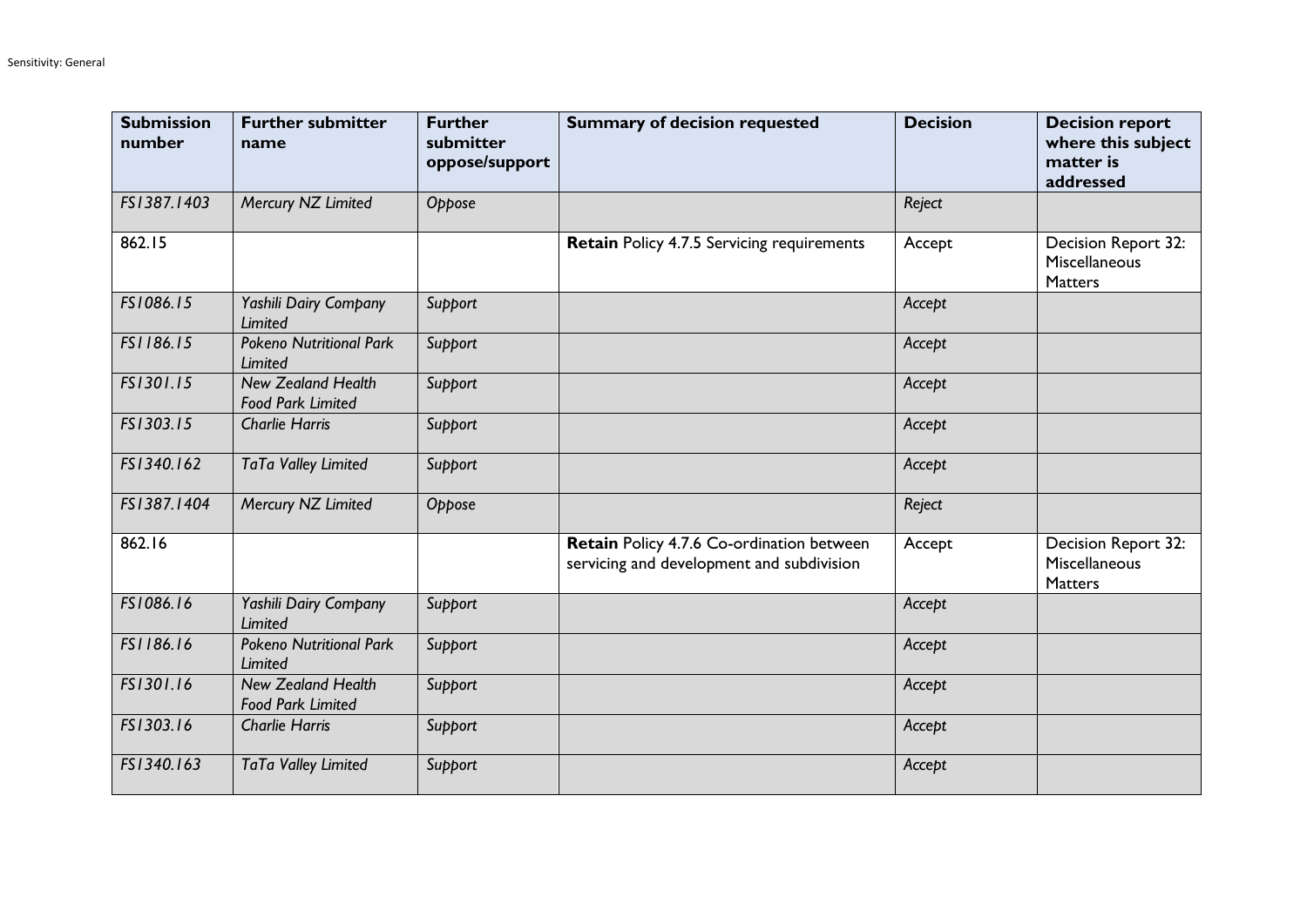| <b>Submission</b><br>number | <b>Further submitter</b><br>name                      | <b>Further</b><br>submitter<br>oppose/support | <b>Summary of decision requested</b>                                                                                   | <b>Decision</b> | <b>Decision report</b><br>where this subject<br>matter is<br>addressed |
|-----------------------------|-------------------------------------------------------|-----------------------------------------------|------------------------------------------------------------------------------------------------------------------------|-----------------|------------------------------------------------------------------------|
| FS1387.1405                 | Mercury NZ Limited                                    | Oppose                                        |                                                                                                                        | Reject          |                                                                        |
| 862.17                      |                                                       |                                               | Retain Policy 4.7.7 Achieving sufficient<br>development density to support the provision<br>of infrastructure services | Accept          | Decision Report 32:<br>Miscellaneous<br><b>Matters</b>                 |
| FS1086.17                   | Yashili Dairy Company<br>Limited                      | Support                                       |                                                                                                                        | Accept          |                                                                        |
| FS1186.17                   | <b>Pokeno Nutritional Park</b><br>Limited             | Support                                       |                                                                                                                        | Accept          |                                                                        |
| FS1301.17                   | <b>New Zealand Health</b><br><b>Food Park Limited</b> | Support                                       |                                                                                                                        | Accept          |                                                                        |
| FS1303.17                   | <b>Charlie Harris</b>                                 | Support                                       |                                                                                                                        | Accept          |                                                                        |
| FS1340.164                  | TaTa Valley Limited                                   | Support                                       |                                                                                                                        | Accept          |                                                                        |
| FS1387.1406                 | Mercury NZ Limited                                    | Oppose                                        |                                                                                                                        | Reject          |                                                                        |
| 862.18                      |                                                       |                                               | Retain Policy 4.7.8 Staging of Subdivision                                                                             | Accept          | Decision Report 32:<br>Miscellaneous<br>Matters                        |
| FS1086.18                   | Yashili Dairy Company<br><b>Limited</b>               | Support                                       |                                                                                                                        | Accept          |                                                                        |
| FS1186.18                   | <b>Pokeno Nutritional Park</b><br>Limited             | Support                                       |                                                                                                                        | Accept          |                                                                        |
| FS1301.18                   | <b>New Zealand Health</b><br><b>Food Park Limited</b> | Support                                       |                                                                                                                        | Accept          |                                                                        |
| FS1303.18                   | <b>Charlie Harris</b>                                 | Support                                       |                                                                                                                        | Accept          |                                                                        |
| FS1340.165                  | TaTa Valley Limited                                   | Support                                       |                                                                                                                        | Accept          |                                                                        |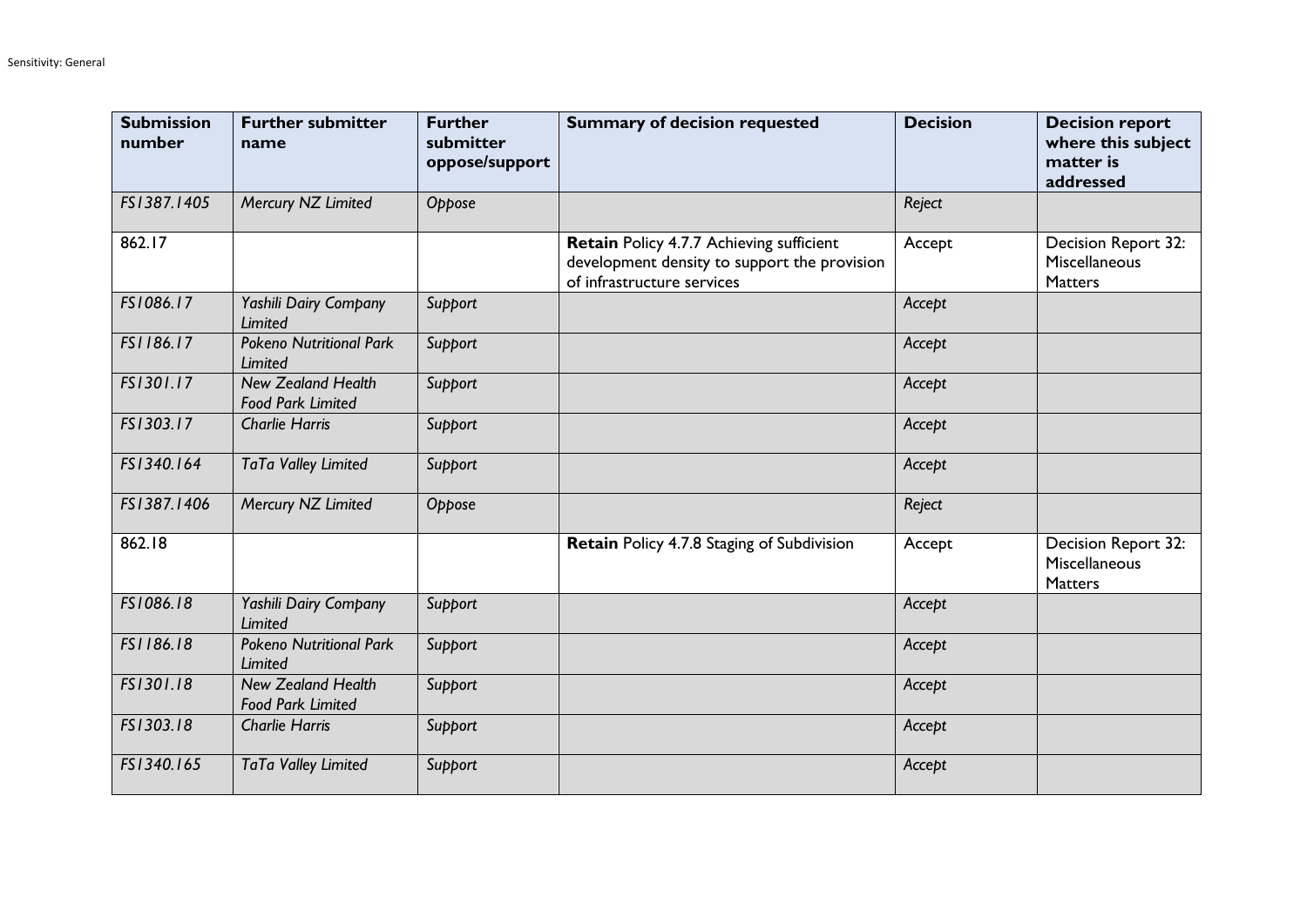| <b>Submission</b><br>number | <b>Further submitter</b><br>name                      | <b>Further</b><br>submitter<br>oppose/support | <b>Summary of decision requested</b>                          | <b>Decision</b> | <b>Decision report</b><br>where this subject<br>matter is<br>addressed |
|-----------------------------|-------------------------------------------------------|-----------------------------------------------|---------------------------------------------------------------|-----------------|------------------------------------------------------------------------|
| 862.19                      |                                                       |                                               | Retain Policy 4.7.9 Connected<br>Neighbourhoods               | Accept          | Decision Report 32:<br>Miscellaneous<br><b>Matters</b>                 |
| FS1086.19                   | Yashili Dairy Company<br>Limited                      | Support                                       |                                                               | Accept          |                                                                        |
| FS1186.19                   | <b>Pokeno Nutritional Park</b><br>Limited             | Support                                       |                                                               | Accept          |                                                                        |
| FS1301.19                   | <b>New Zealand Health</b><br><b>Food Park Limited</b> | Support                                       |                                                               | Accept          |                                                                        |
| FS1303.19                   | <b>Charlie Harris</b>                                 | Support                                       |                                                               | Accept          |                                                                        |
| FS1340.166                  | TaTa Valley Limited                                   | Support                                       |                                                               | Accept          |                                                                        |
| 862.20                      |                                                       |                                               | Retain Policy 4.7.10 Recreation and Access                    | Accept          | Decision Report 32:<br>Miscellaneous<br><b>Matters</b>                 |
| FS1086.20                   | Yashili Dairy Company<br>Limited                      | Support                                       |                                                               | Accept          |                                                                        |
| FS1186.20                   | <b>Pokeno Nutritional Park</b><br>Limited             | Support                                       |                                                               | Accept          |                                                                        |
| FS1301.20                   | <b>New Zealand Health</b><br><b>Food Park Limited</b> | Support                                       |                                                               | Accept          |                                                                        |
| FS1303.20                   | <b>Charlie Harris</b>                                 | Support                                       |                                                               | Accept          |                                                                        |
| FS1340.167                  | TaTa Valley Limited                                   | Support                                       |                                                               | Accept          |                                                                        |
| 862.21                      |                                                       |                                               | <b>Amend Policy 4.7.11 Reverse Sensitivity as</b><br>follows: | Accept in part  | Decision Report 32:<br>Miscellaneous<br><b>Matters</b>                 |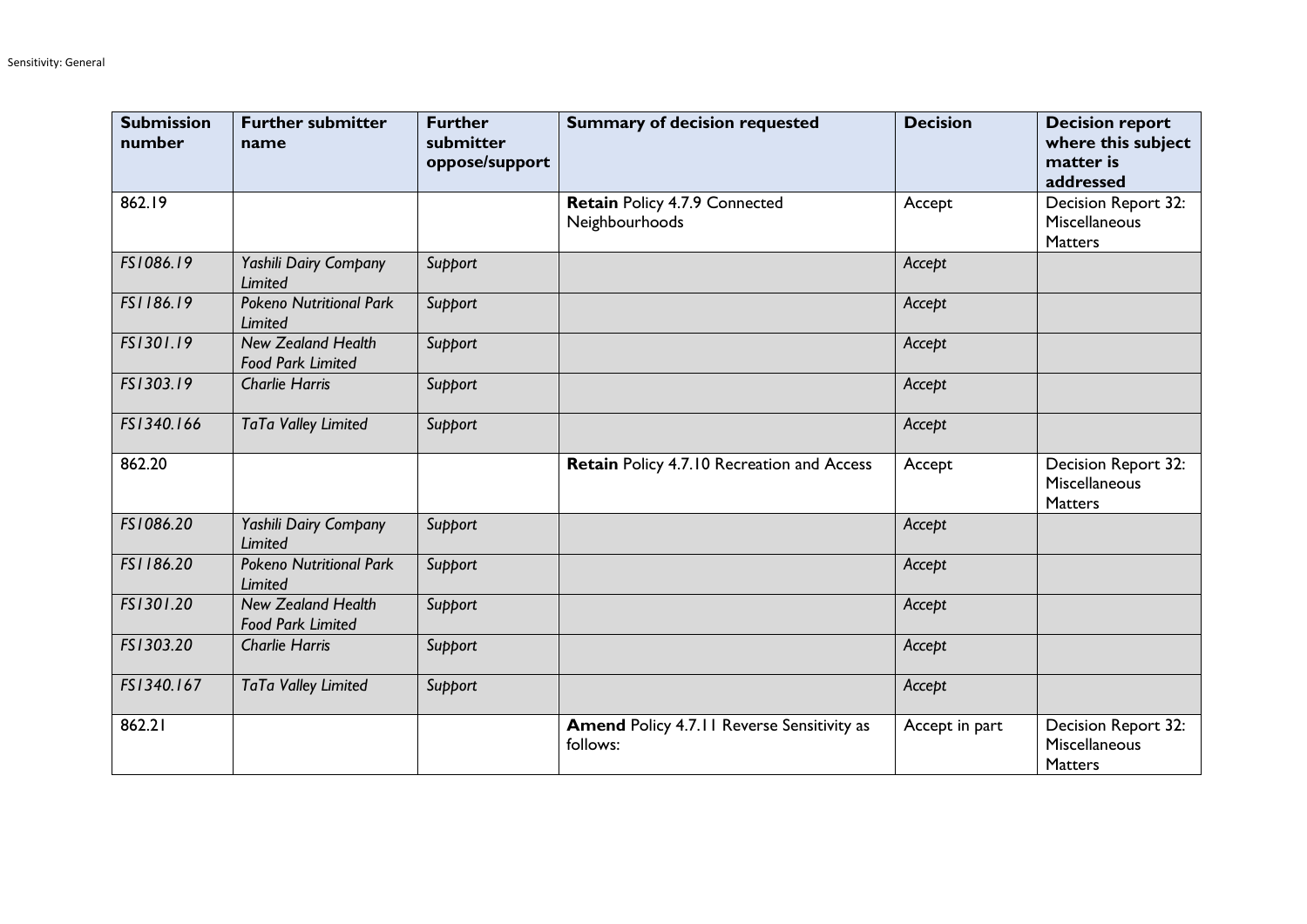| <b>Submission</b><br>number | <b>Further submitter</b><br>name                      | <b>Further</b><br>submitter<br>oppose/support | <b>Summary of decision requested</b>                                                                                                                                                    | <b>Decision</b> | <b>Decision report</b><br>where this subject<br>matter is<br>addressed |
|-----------------------------|-------------------------------------------------------|-----------------------------------------------|-----------------------------------------------------------------------------------------------------------------------------------------------------------------------------------------|-----------------|------------------------------------------------------------------------|
|                             |                                                       |                                               | Avoid Manage potential reverse sensitivity<br>effects of locating new dwellings in the vicinity<br>of an intensive farming, extraction industry or<br>industrial activity.<br><b>OR</b> |                 |                                                                        |
|                             |                                                       |                                               | If the above relief is not accepted, add site<br>specific objectives and policies for Havelock<br>Village, including a new Policy 4.2.20;<br><b>AND</b>                                 |                 |                                                                        |
|                             |                                                       |                                               | Any consequential amendments or alternative<br>relief to give effect to the matters raised in<br>the submission.                                                                        |                 |                                                                        |
| FS1086.21                   | Yashili Dairy Company<br>Limited                      | Support                                       |                                                                                                                                                                                         | Accept in part  |                                                                        |
| FS1168.47                   | <b>Horticulture New Zealand</b>                       | Oppose                                        |                                                                                                                                                                                         | Accept in part  |                                                                        |
| FS1186.21                   | <b>Pokeno Nutritional Park</b><br><b>Limited</b>      | Support                                       |                                                                                                                                                                                         | Accept in part  |                                                                        |
| FS1301.21                   | <b>New Zealand Health</b><br><b>Food Park Limited</b> | Support                                       |                                                                                                                                                                                         | Accept in part  |                                                                        |
| FS1303.21                   | <b>Charlie Harris</b>                                 | Support                                       |                                                                                                                                                                                         | Accept in part  |                                                                        |
| FS1306.61                   | <b>Hynds Foundation</b>                               | Oppose                                        |                                                                                                                                                                                         | Accept in part  |                                                                        |
| FS1340.168                  | TaTa Valley Limited                                   | Support                                       |                                                                                                                                                                                         | Accept in part  |                                                                        |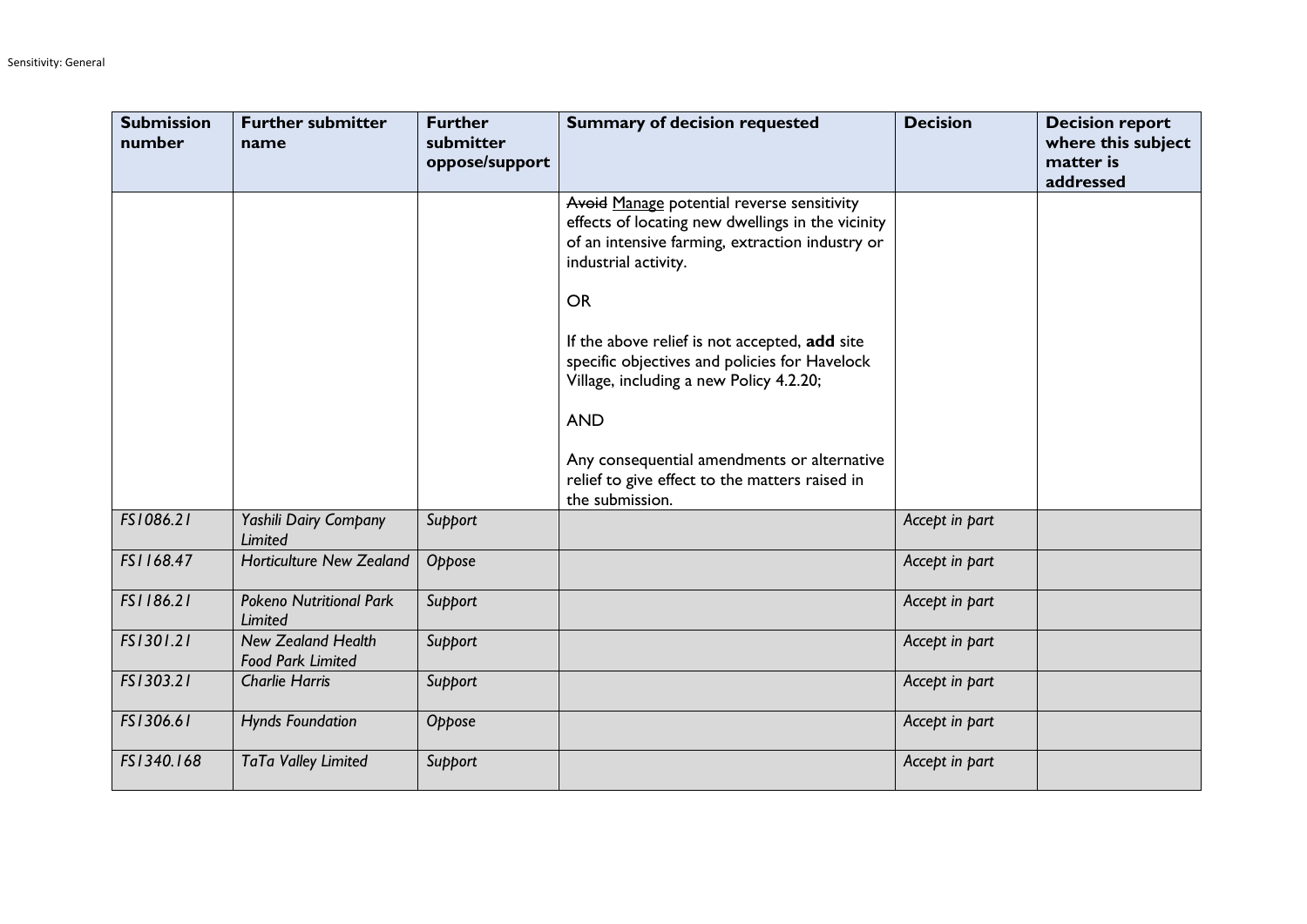| <b>Submission</b><br>number | <b>Further submitter</b><br>name                      | <b>Further</b><br>submitter<br>oppose/support | <b>Summary of decision requested</b>                                                                                                                                                                                                                                                                                       | <b>Decision</b> | <b>Decision report</b><br>where this subject<br>matter is<br>addressed |
|-----------------------------|-------------------------------------------------------|-----------------------------------------------|----------------------------------------------------------------------------------------------------------------------------------------------------------------------------------------------------------------------------------------------------------------------------------------------------------------------------|-----------------|------------------------------------------------------------------------|
| FS1387.1407                 | Mercury NZ Limited                                    | Oppose                                        |                                                                                                                                                                                                                                                                                                                            | Accept in part  |                                                                        |
| 862.22                      |                                                       |                                               | Retain Policy 4.7.14 Structure and<br>masterplanning                                                                                                                                                                                                                                                                       | Accept          | Decision Report 32:<br>Miscellaneous<br><b>Matters</b>                 |
| FS1086.22                   | Yashili Dairy Company<br>Limited                      | Support                                       |                                                                                                                                                                                                                                                                                                                            | Accept          |                                                                        |
| FS1186.22                   | <b>Pokeno Nutritional Park</b><br>Limited             | Support                                       |                                                                                                                                                                                                                                                                                                                            | Accept          |                                                                        |
| FS1301.22                   | <b>New Zealand Health</b><br><b>Food Park Limited</b> | Support                                       |                                                                                                                                                                                                                                                                                                                            | Accept          |                                                                        |
| FS1303.22                   | <b>Charlie Harris</b>                                 | Support                                       |                                                                                                                                                                                                                                                                                                                            | Accept          |                                                                        |
| FS1306.58                   | <b>Hynds Foundation</b>                               | Oppose                                        |                                                                                                                                                                                                                                                                                                                            | Reject          |                                                                        |
| FS1340.169                  | TaTa Valley Limited                                   | Support                                       |                                                                                                                                                                                                                                                                                                                            | Accept          |                                                                        |
| FS1387.1408                 | Mercury NZ Limited                                    | Oppose                                        |                                                                                                                                                                                                                                                                                                                            | Reject          |                                                                        |
| 862.23                      |                                                       |                                               | Amend residential and subdivision rules,<br>development and standards and assessment<br>criteria in Chapter 16 Residential Zone to<br>ensure that the Havelock Village master plan<br>and precinct plan are appropriately<br>considered and implemented at the time of<br>subdivision and resource consents.<br><b>AND</b> | Accept in part  | Decision Report 28I:<br>Zoning - Pokeno                                |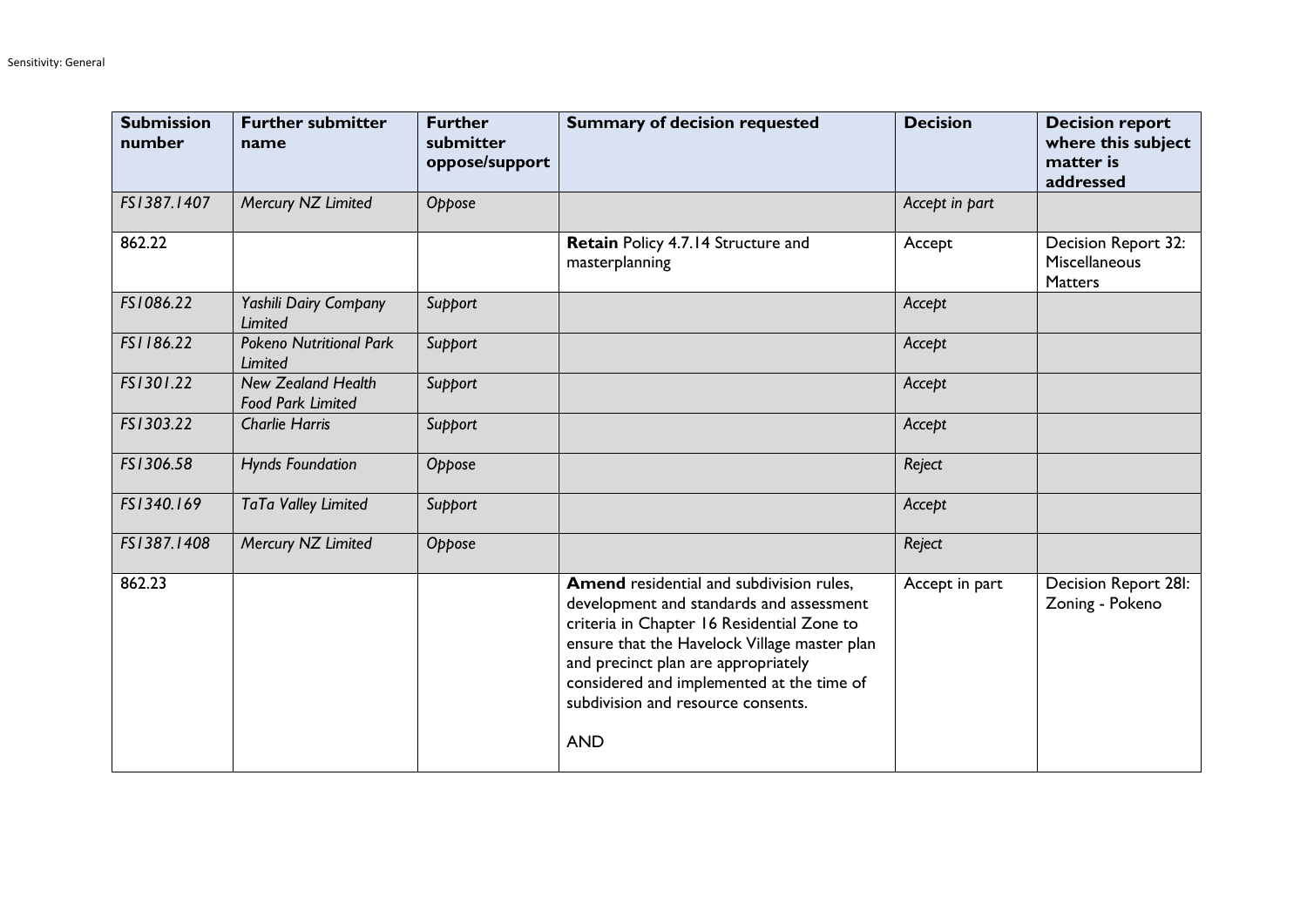| <b>Submission</b><br>number | <b>Further submitter</b><br>name                      | <b>Further</b><br>submitter<br>oppose/support | <b>Summary of decision requested</b>                                                                                                                             | <b>Decision</b> | <b>Decision report</b><br>where this subject<br>matter is<br>addressed |
|-----------------------------|-------------------------------------------------------|-----------------------------------------------|------------------------------------------------------------------------------------------------------------------------------------------------------------------|-----------------|------------------------------------------------------------------------|
|                             |                                                       |                                               | Any consequential amendments or alternative<br>relief to give effect to the matters raised in<br>the submission.                                                 |                 |                                                                        |
| FS1086.23                   | Yashili Dairy Company<br><b>Limited</b>               | Support                                       |                                                                                                                                                                  | Accept in part  |                                                                        |
| FS1186.23                   | <b>Pokeno Nutritional Park</b><br>Limited             | Support                                       |                                                                                                                                                                  | Accept in part  |                                                                        |
| FS1202.74                   | <b>New Zealand Transport</b><br>Agency                | Oppose                                        |                                                                                                                                                                  | Accept in part  |                                                                        |
| FS1301.23                   | <b>New Zealand Health</b><br><b>Food Park Limited</b> | Support                                       |                                                                                                                                                                  | Accept in part  |                                                                        |
| FS1303.23                   | <b>Charlie Harris</b>                                 | Support                                       |                                                                                                                                                                  | Accept in part  |                                                                        |
| FS1340.170                  | TaTa Valley Limited                                   | Support                                       |                                                                                                                                                                  | Accept in part  |                                                                        |
| FS1387.1409                 | Mercury NZ Limited                                    | Oppose                                        |                                                                                                                                                                  | Accept in part  |                                                                        |
| 862.24                      |                                                       |                                               | Amend the Proposed Waikato District Plan<br>as required to reflect the zoning and<br>masterplan precincts for the Havelock Village<br>development.<br><b>AND</b> | Accept in part  | Decision Report 28I:<br>Zoning - Pokeno                                |
|                             |                                                       |                                               | Any consequential amendments or alternative<br>relief to give effect to the matters raised in<br>the submission.                                                 |                 |                                                                        |
| FS1086.24                   | Yashili Dairy Company<br>Limited                      | Support                                       |                                                                                                                                                                  | Accept in part  |                                                                        |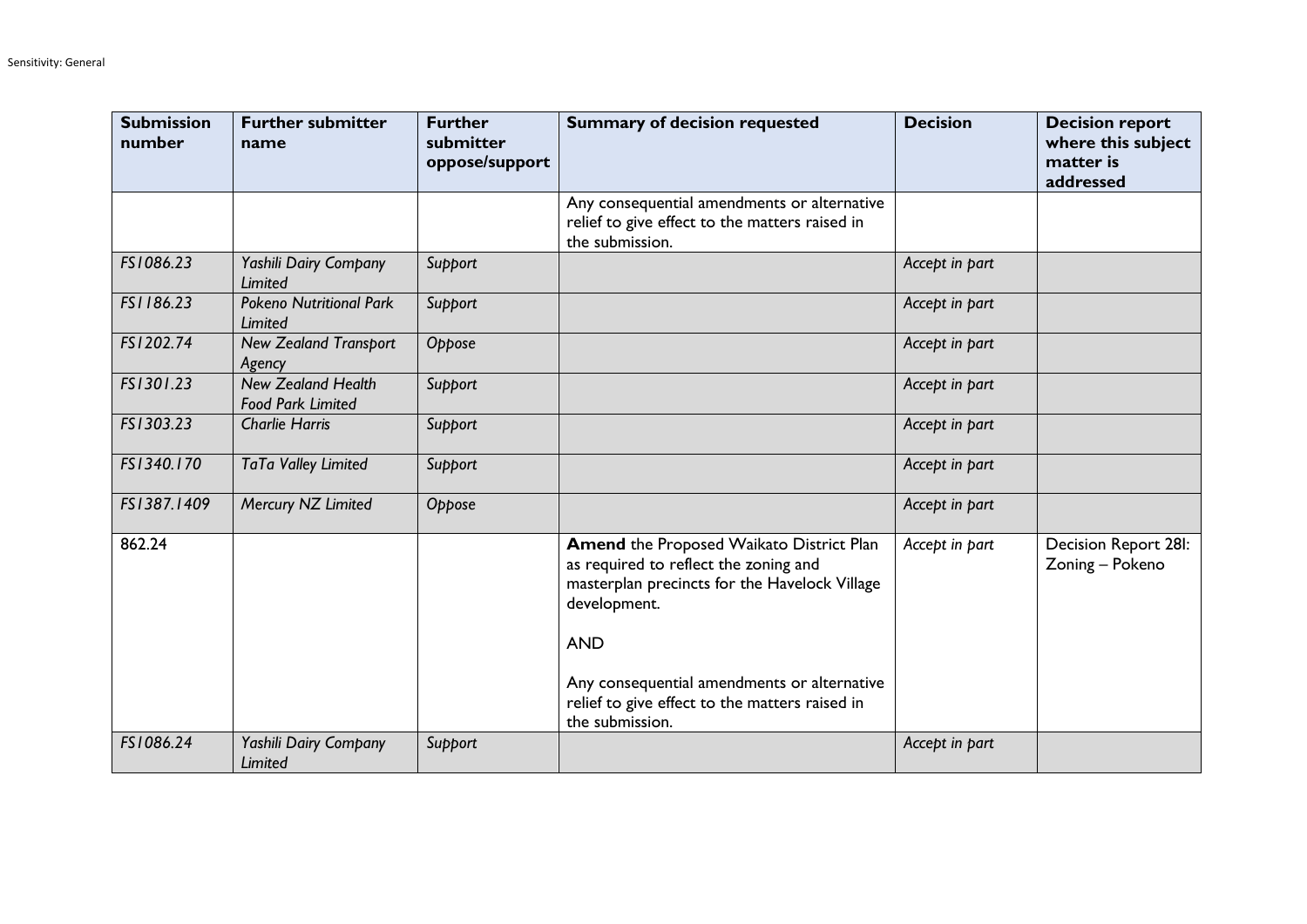| <b>Submission</b><br>number | <b>Further submitter</b><br>name                      | <b>Further</b><br>submitter<br>oppose/support | <b>Summary of decision requested</b>                                                                                                                                                                                                                                                                                                                                                                                                                                                                               | <b>Decision</b> | <b>Decision report</b><br>where this subject<br>matter is<br>addressed |
|-----------------------------|-------------------------------------------------------|-----------------------------------------------|--------------------------------------------------------------------------------------------------------------------------------------------------------------------------------------------------------------------------------------------------------------------------------------------------------------------------------------------------------------------------------------------------------------------------------------------------------------------------------------------------------------------|-----------------|------------------------------------------------------------------------|
| FS1186.24                   | <b>Pokeno Nutritional Park</b><br>Limited             | Support                                       |                                                                                                                                                                                                                                                                                                                                                                                                                                                                                                                    | Accept in part  |                                                                        |
| FS1202.27                   | <b>New Zealand Transport</b><br>Agency                | Oppose                                        |                                                                                                                                                                                                                                                                                                                                                                                                                                                                                                                    | Accept in part  |                                                                        |
| FS1277.60                   | <b>Waikato Regional Council</b>                       | Oppose                                        |                                                                                                                                                                                                                                                                                                                                                                                                                                                                                                                    | Accept in part  |                                                                        |
| FS1301.24                   | <b>New Zealand Health</b><br><b>Food Park Limited</b> | Support                                       |                                                                                                                                                                                                                                                                                                                                                                                                                                                                                                                    | Accept in part  |                                                                        |
| FS1303.24                   | <b>Charlie Harris</b>                                 | Support                                       |                                                                                                                                                                                                                                                                                                                                                                                                                                                                                                                    | Accept in part  |                                                                        |
| FS1306.59                   | <b>Hynds Foundation</b>                               | Oppose                                        |                                                                                                                                                                                                                                                                                                                                                                                                                                                                                                                    | Accept in part  |                                                                        |
| FS1340.171                  | TaTa Valley Limited                                   | Support                                       |                                                                                                                                                                                                                                                                                                                                                                                                                                                                                                                    | Accept in part  |                                                                        |
| 862.25                      |                                                       |                                               | Amend the definition of "Neighbourhood<br>centre" in Chapter 13: Definitions as follows:<br>Means a single or small grouping of<br>commercial activities that service the day-to-<br>day needs of the local community. Residential<br>use above ground floor is provided.<br>Neighbourhood centres are identified in<br>masterplans, structure plans or on the<br>planning maps.<br><b>AND</b><br>Any consequential amendments or alternative<br>relief to give effect to the matters raised in<br>the submission. | Reject          | Decision Report 30:<br><b>Definitions</b>                              |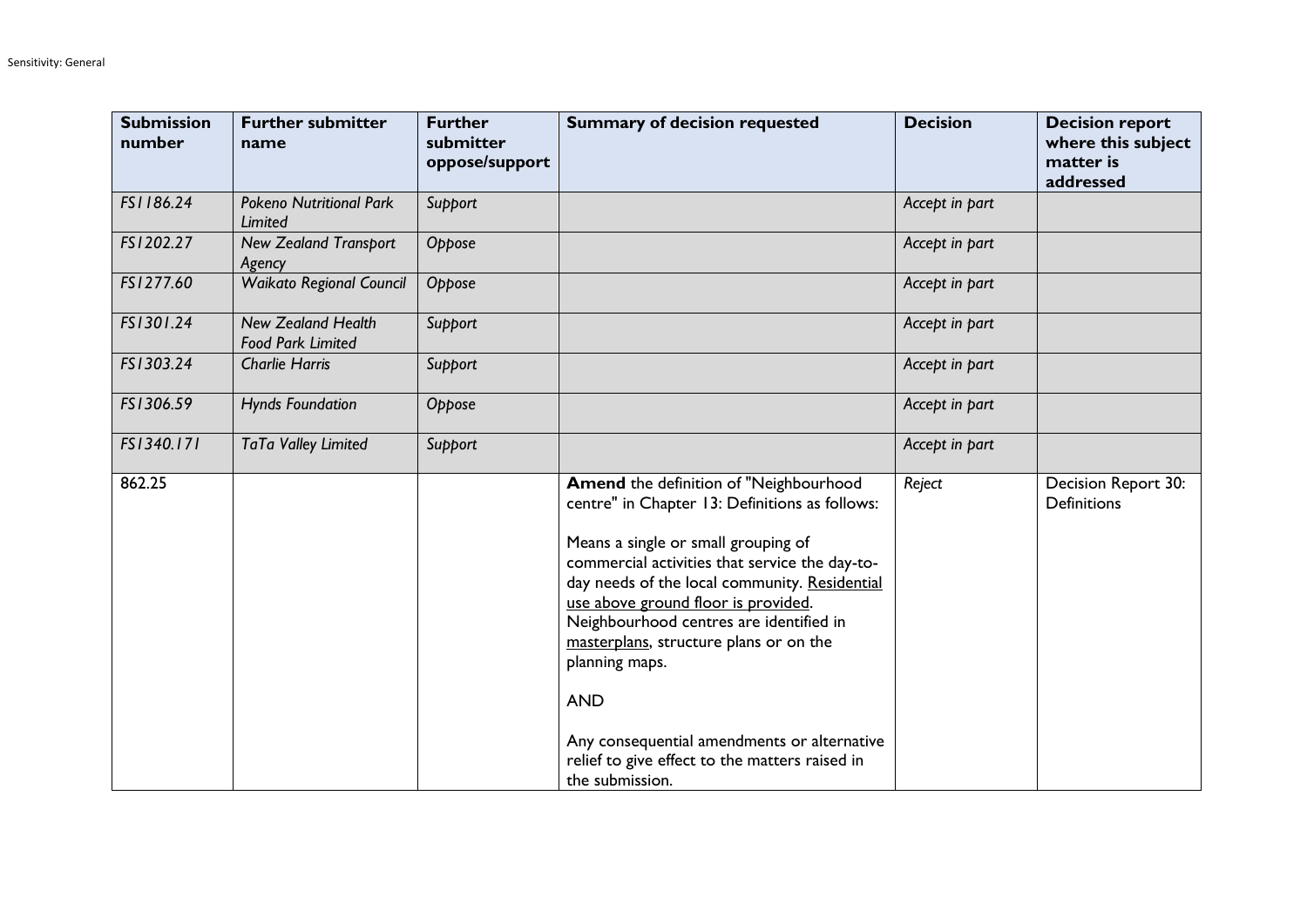| <b>Submission</b><br>number | <b>Further submitter</b><br>name                      | <b>Further</b><br>submitter<br>oppose/support | <b>Summary of decision requested</b>                                                                                                                                                                                                                                                                  | <b>Decision</b> | <b>Decision report</b><br>where this subject<br>matter is<br>addressed |
|-----------------------------|-------------------------------------------------------|-----------------------------------------------|-------------------------------------------------------------------------------------------------------------------------------------------------------------------------------------------------------------------------------------------------------------------------------------------------------|-----------------|------------------------------------------------------------------------|
| FS1086.25                   | Yashili Dairy Company<br>Limited                      | Support                                       |                                                                                                                                                                                                                                                                                                       | Reject          |                                                                        |
| FS1186.25                   | <b>Pokeno Nutritional Park</b><br>Limited             | Support                                       |                                                                                                                                                                                                                                                                                                       | Reject          |                                                                        |
| FS1301.25                   | <b>New Zealand Health</b><br><b>Food Park Limited</b> | Support                                       |                                                                                                                                                                                                                                                                                                       | Reject          |                                                                        |
| FS1303.25                   | <b>Charlie Harris</b>                                 | Support                                       |                                                                                                                                                                                                                                                                                                       | Reject          |                                                                        |
| FS1340.172                  | TaTa Valley Limited                                   | Support                                       |                                                                                                                                                                                                                                                                                                       | Reject          |                                                                        |
| 862.26                      |                                                       |                                               | <b>Amend</b> the extent of the Significant Natural<br>Area located between 88 and 242 Bluff Road<br>in accordance with the plan in Appendix L of<br>the submission.<br><b>AND</b><br>Any consequential amendments or alternative<br>relief to give effect to the matters raised in<br>the submission. | Accept in part  | Decision Report 9:<br>Significant Natural<br>Areas                     |
| FS1090.4                    | Jenny Forsyth                                         | Oppose                                        |                                                                                                                                                                                                                                                                                                       | Accept in part  |                                                                        |
| FS1086.26                   | Yashili Dairy Company<br>Limited                      | Support                                       |                                                                                                                                                                                                                                                                                                       | Accept in part  |                                                                        |
| FS1186.26                   | <b>Pokeno Nutritional Park</b><br>Limited             | Support                                       |                                                                                                                                                                                                                                                                                                       | Accept in part  |                                                                        |
| FS1281.52                   | Pokeno Village Holdings<br>Limited                    | Oppose                                        |                                                                                                                                                                                                                                                                                                       | Accept in part  |                                                                        |
| FS1301.26                   | <b>New Zealand Health</b><br><b>Food Park Limited</b> | Support                                       |                                                                                                                                                                                                                                                                                                       | Accept in part  |                                                                        |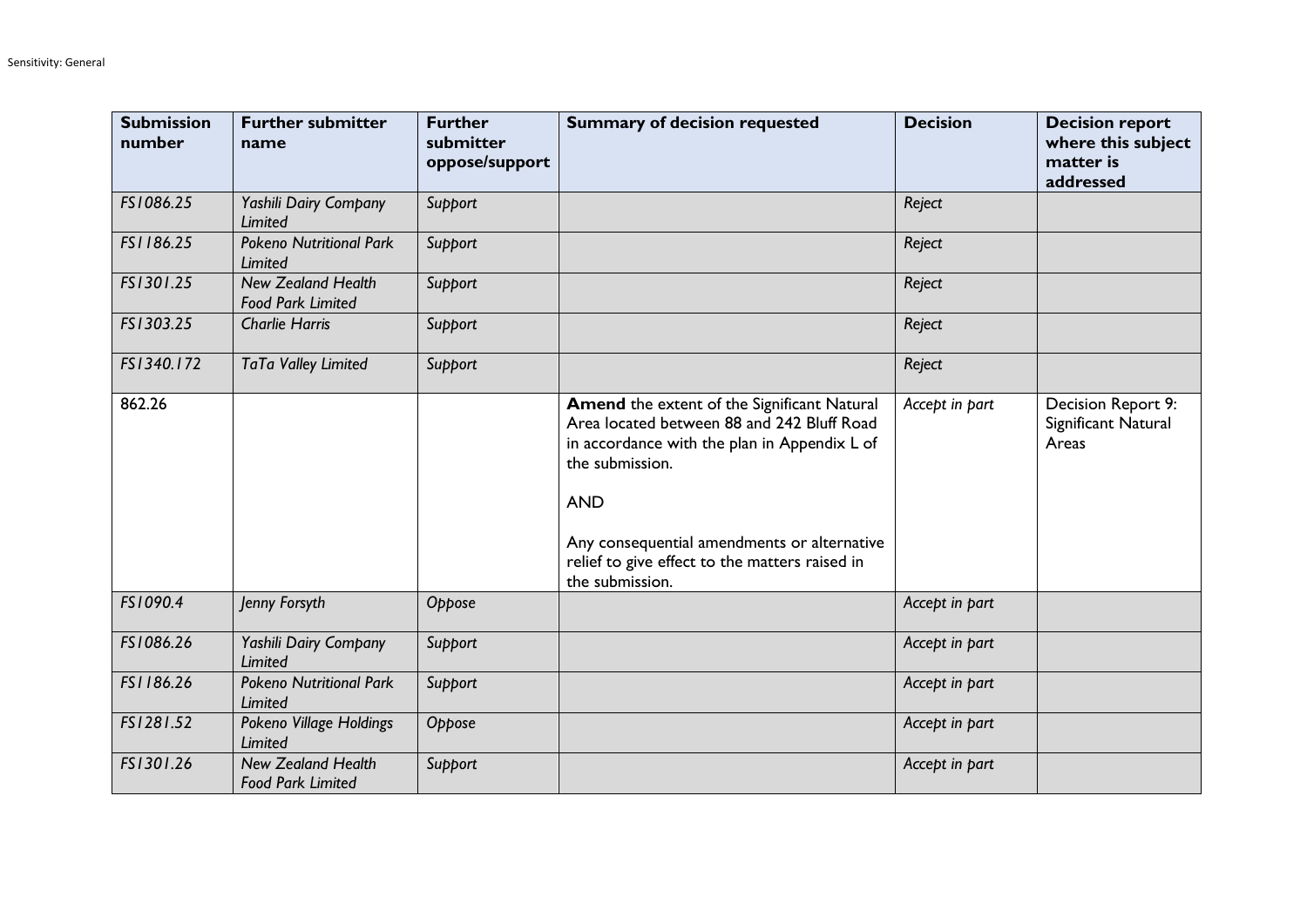| <b>Submission</b><br>number | <b>Further submitter</b><br>name                      | <b>Further</b><br>submitter<br>oppose/support | <b>Summary of decision requested</b>                                                                                                                                                                                                                                                                  | <b>Decision</b> | <b>Decision report</b><br>where this subject<br>matter is<br>addressed |
|-----------------------------|-------------------------------------------------------|-----------------------------------------------|-------------------------------------------------------------------------------------------------------------------------------------------------------------------------------------------------------------------------------------------------------------------------------------------------------|-----------------|------------------------------------------------------------------------|
| FS1303.26                   | <b>Charlie Harris</b>                                 | Support                                       |                                                                                                                                                                                                                                                                                                       | Accept in part  |                                                                        |
| FS1369.22                   | Ngati Tamaoho Trust                                   | Oppose                                        |                                                                                                                                                                                                                                                                                                       | Accept in part  |                                                                        |
| FS1293.146                  | Department of<br>Conservation                         | Oppose                                        |                                                                                                                                                                                                                                                                                                       | Accept in part  |                                                                        |
| FS1340.173                  | TaTa Valley Limited                                   | Support                                       |                                                                                                                                                                                                                                                                                                       | Accept in part  |                                                                        |
| 862.27                      |                                                       |                                               | Delete the definition of "Significant Natural<br>Area" in Chapter 13: Definitions and replace<br>with a more descriptive definition of<br>Significant Natural Area.<br><b>AND</b><br>Any consequential amendments or alternative<br>relief to give effect to the matters raised in<br>the submission. | Reject          | Decision Report 9:<br>Significant Natural<br>Areas                     |
| FS1009.1                    | Te la Trust                                           | Oppose                                        |                                                                                                                                                                                                                                                                                                       | Accept          |                                                                        |
| FS1086.27                   | Yashili Dairy Company<br>Limited                      | Support                                       |                                                                                                                                                                                                                                                                                                       | Reject          |                                                                        |
| FS1186.27                   | <b>Pokeno Nutritional Park</b><br>Limited             | Support                                       |                                                                                                                                                                                                                                                                                                       | Reject          |                                                                        |
| FS1301.27                   | <b>New Zealand Health</b><br><b>Food Park Limited</b> | Support                                       |                                                                                                                                                                                                                                                                                                       | Reject          |                                                                        |
| FS1303.27                   | <b>Charlie Harris</b>                                 | Support                                       |                                                                                                                                                                                                                                                                                                       | Reject          |                                                                        |
| FS1340.174                  | TaTa Valley Limited                                   | Support                                       |                                                                                                                                                                                                                                                                                                       | Reject          |                                                                        |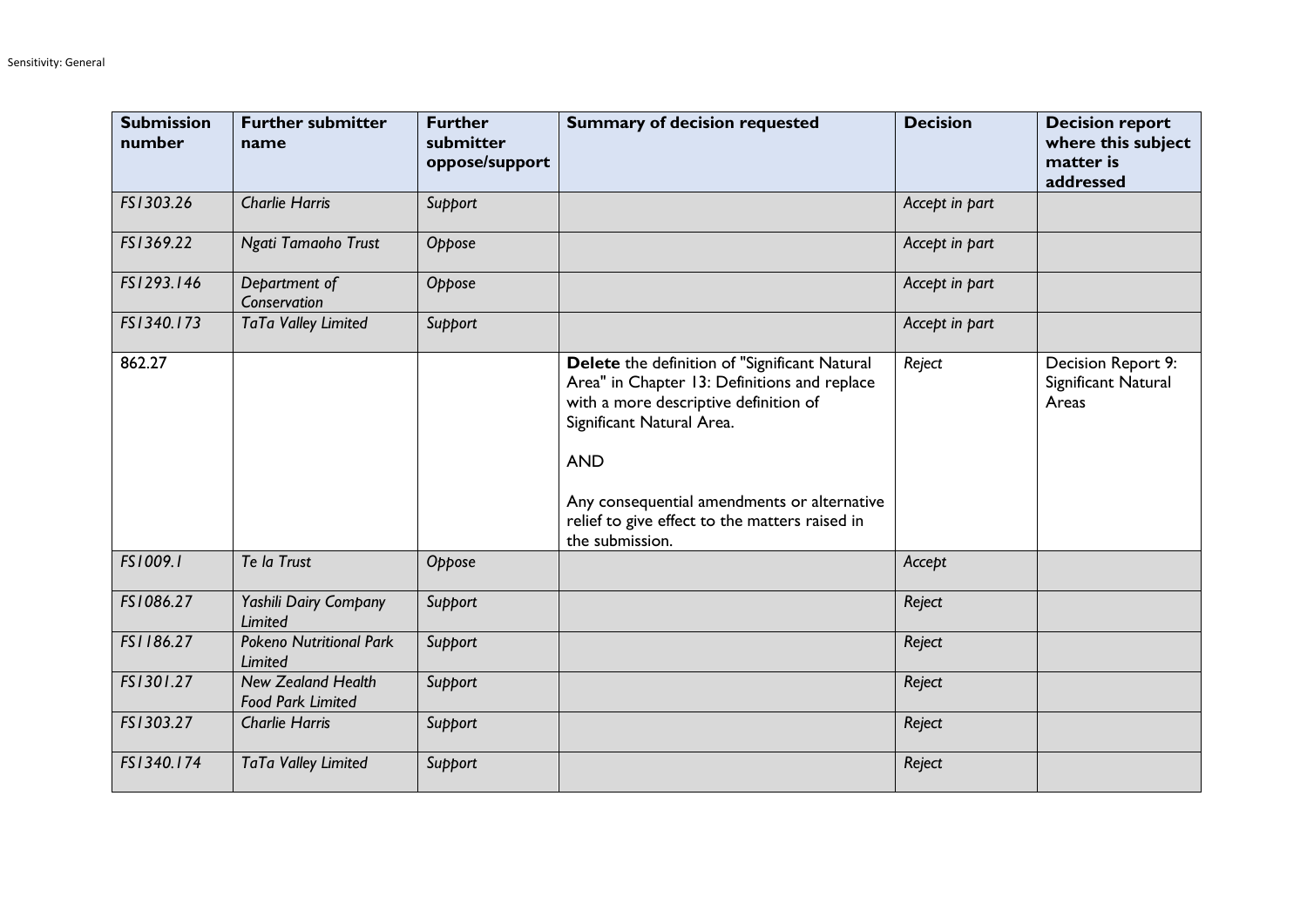| <b>Submission</b><br>number | <b>Further submitter</b><br>name                      | <b>Further</b><br>submitter<br>oppose/support | <b>Summary of decision requested</b>                                                                                                                                                                                                                                                                                                                                                                              | <b>Decision</b> | <b>Decision report</b><br>where this subject<br>matter is<br>addressed |
|-----------------------------|-------------------------------------------------------|-----------------------------------------------|-------------------------------------------------------------------------------------------------------------------------------------------------------------------------------------------------------------------------------------------------------------------------------------------------------------------------------------------------------------------------------------------------------------------|-----------------|------------------------------------------------------------------------|
| 862.28                      |                                                       |                                               | <b>Amend</b> the objectives and policies within<br>section 3.2 Significant Natural Areas and<br>related rules for Significant Natural Areas and<br>biodiversity to provide greater flexibility and<br>to enable development subject to appropriate<br>mitigation or offsetting.<br><b>AND</b><br>Any consequential amendments or alternative<br>relief to give effect to the matters raised in<br>the submission. | Accept in part  | Decision Report 9:<br>Significant Natural<br>Areas                     |
| FS1086.28                   | Yashili Dairy Company<br><b>Limited</b>               | Support                                       |                                                                                                                                                                                                                                                                                                                                                                                                                   | Accept in part  |                                                                        |
| FS1186.28                   | <b>Pokeno Nutritional Park</b><br>Limited             | Support                                       |                                                                                                                                                                                                                                                                                                                                                                                                                   | Accept in part  |                                                                        |
| FS1301.28                   | <b>New Zealand Health</b><br><b>Food Park Limited</b> | Support                                       |                                                                                                                                                                                                                                                                                                                                                                                                                   | Accept in part  |                                                                        |
| FS1303.28                   | <b>Charlie Harris</b>                                 | Support                                       |                                                                                                                                                                                                                                                                                                                                                                                                                   | Accept in part  |                                                                        |
| FS1277.154                  | <b>Waikato Regional Council</b>                       | Oppose                                        |                                                                                                                                                                                                                                                                                                                                                                                                                   | Accept in part  |                                                                        |
| FS1340.175                  | TaTa Valley Limited                                   | Support                                       |                                                                                                                                                                                                                                                                                                                                                                                                                   | Accept in part  |                                                                        |
| 862.29                      |                                                       |                                               | Amend the rules relating to earthworks and<br>indigenous vegetation clearance inside a<br>Significant Natural Area in Chapter 16<br>Residential Zone to enable the<br>implementation of the masterplan attached in<br>the original submission and the bespoke                                                                                                                                                     | Accept in part  | Decision Report 9:<br>Significant Natural<br>Areas                     |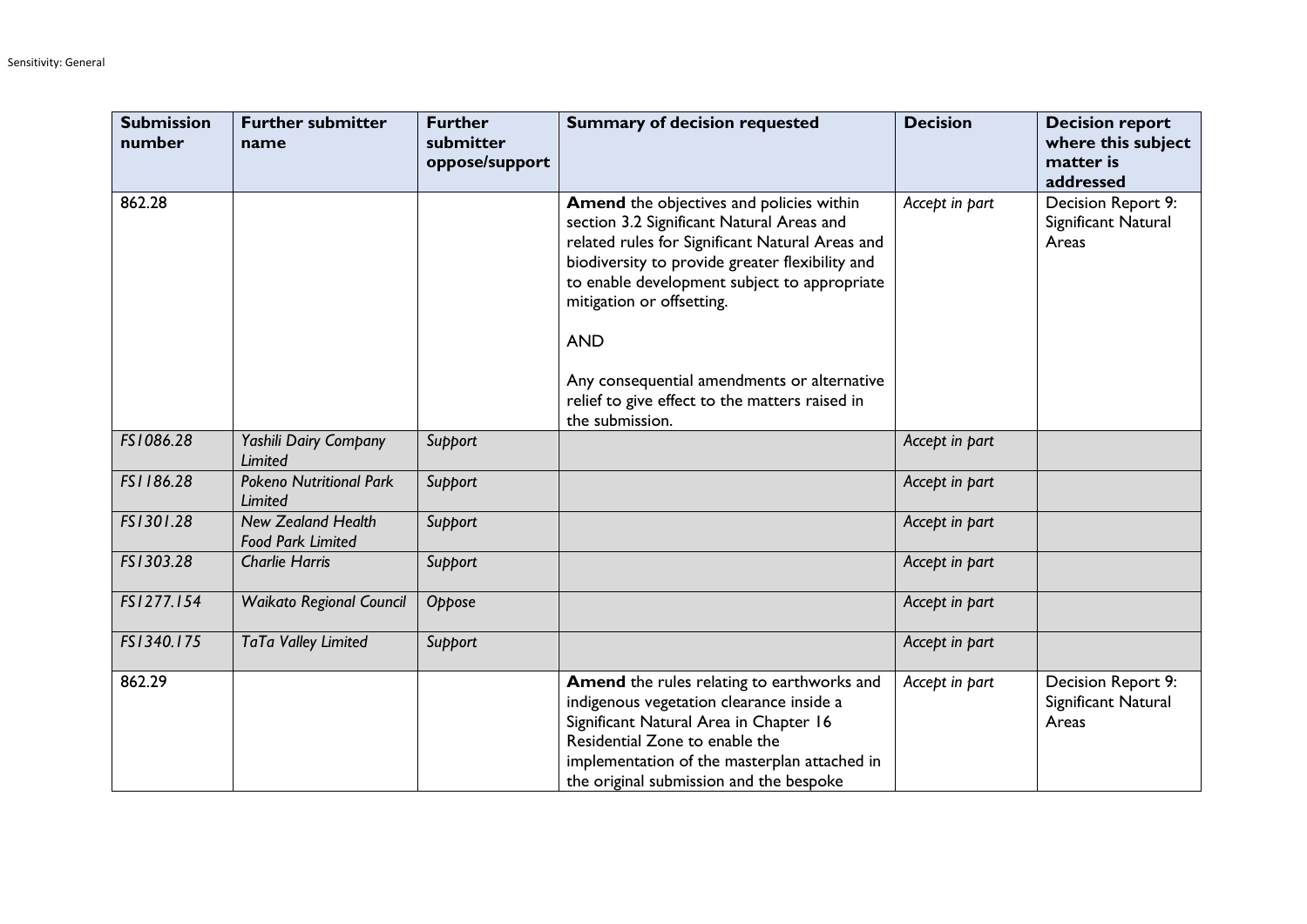| <b>Submission</b><br>number | <b>Further submitter</b><br>name                      | <b>Further</b><br>submitter<br>oppose/support | <b>Summary of decision requested</b>                                                                                                                                                                                                                                                                                               | <b>Decision</b> | <b>Decision report</b><br>where this subject<br>matter is<br>addressed |
|-----------------------------|-------------------------------------------------------|-----------------------------------------------|------------------------------------------------------------------------------------------------------------------------------------------------------------------------------------------------------------------------------------------------------------------------------------------------------------------------------------|-----------------|------------------------------------------------------------------------|
|                             |                                                       |                                               | approach requested elsewhere in the<br>submission.                                                                                                                                                                                                                                                                                 |                 |                                                                        |
|                             |                                                       |                                               | <b>AND</b>                                                                                                                                                                                                                                                                                                                         |                 |                                                                        |
|                             |                                                       |                                               | Any consequential amendments and<br>alternative relief to give effect to the matters<br>raised in the submission.                                                                                                                                                                                                                  |                 |                                                                        |
| FS1086.29                   | Yashili Dairy Company<br>Limited                      | Support                                       |                                                                                                                                                                                                                                                                                                                                    | Accept in part  |                                                                        |
| FS1186.29                   | <b>Pokeno Nutritional Park</b><br>Limited             | Support                                       |                                                                                                                                                                                                                                                                                                                                    | Accept in part  |                                                                        |
| FS1301.29                   | <b>New Zealand Health</b><br><b>Food Park Limited</b> | Support                                       |                                                                                                                                                                                                                                                                                                                                    | Accept in part  |                                                                        |
| FS1303.29                   | <b>Charlie Harris</b>                                 | Support                                       |                                                                                                                                                                                                                                                                                                                                    | Accept in part  |                                                                        |
| FS1340.176                  | TaTa Valley Limited                                   | Support                                       |                                                                                                                                                                                                                                                                                                                                    | Accept in part  |                                                                        |
| FS1387.1410                 | Mercury NZ Limited                                    | Oppose                                        |                                                                                                                                                                                                                                                                                                                                    | Accept in part  |                                                                        |
| 862.30                      |                                                       |                                               | <b>Amend</b> the Residential Zone provisions to<br>provide for aggregate extraction activities, for<br>the purpose of road supply for the Havelock<br>Village development or development on<br>adjacent sites as a Restricted Discretionary<br>activity, including suitable matters of<br>discretion and assessment.<br><b>AND</b> | Reject          | Decision Report 14:<br><b>Residential Zone</b>                         |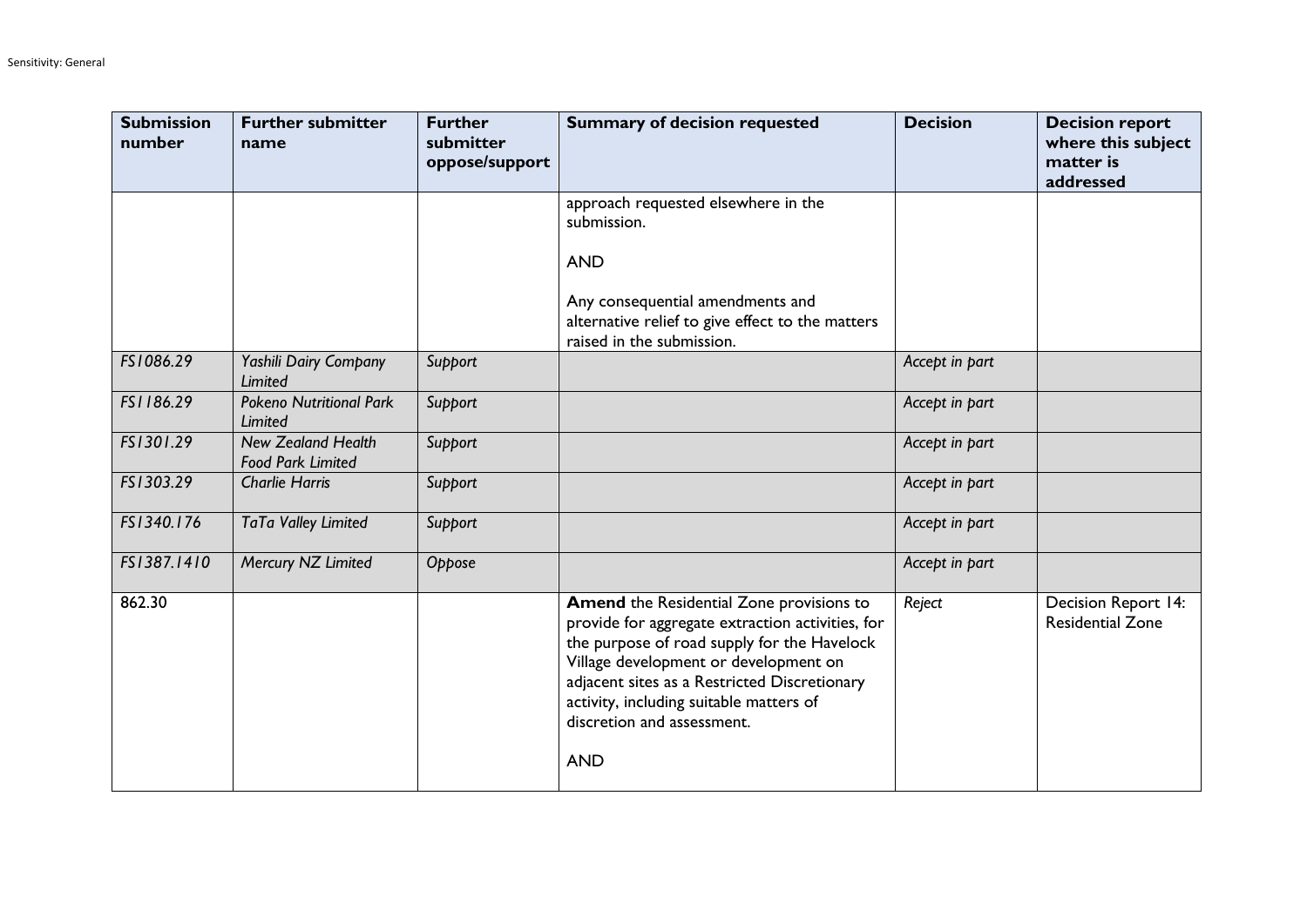| <b>Submission</b><br>number | <b>Further submitter</b><br>name                      | <b>Further</b><br>submitter<br>oppose/support | <b>Summary of decision requested</b>                                                                                                                                                                                                                                                                                                                                                                                                                                    | <b>Decision</b> | <b>Decision report</b><br>where this subject<br>matter is<br>addressed |
|-----------------------------|-------------------------------------------------------|-----------------------------------------------|-------------------------------------------------------------------------------------------------------------------------------------------------------------------------------------------------------------------------------------------------------------------------------------------------------------------------------------------------------------------------------------------------------------------------------------------------------------------------|-----------------|------------------------------------------------------------------------|
|                             |                                                       |                                               | Any consequential amendments and<br>alternative relief to give effect to the matters<br>raised in the submission.                                                                                                                                                                                                                                                                                                                                                       |                 |                                                                        |
| FS1086.30                   | Yashili Dairy Company<br><b>Limited</b>               | Support                                       |                                                                                                                                                                                                                                                                                                                                                                                                                                                                         | Reject          |                                                                        |
| FS1186.30                   | <b>Pokeno Nutritional Park</b><br><b>Limited</b>      | Support                                       |                                                                                                                                                                                                                                                                                                                                                                                                                                                                         | Reject          |                                                                        |
| FS1301.30                   | <b>New Zealand Health</b><br><b>Food Park Limited</b> | Support                                       |                                                                                                                                                                                                                                                                                                                                                                                                                                                                         | Reject          |                                                                        |
| FS1303.30                   | <b>Charlie Harris</b>                                 | Support                                       |                                                                                                                                                                                                                                                                                                                                                                                                                                                                         | Reject          |                                                                        |
| FS1340.177                  | TaTa Valley Limited                                   | Support                                       |                                                                                                                                                                                                                                                                                                                                                                                                                                                                         | Reject          |                                                                        |
| 862.31                      |                                                       |                                               | Add a schedule that reflects the outcomes of<br>the Waikato District Landscape Study, which<br>notes the attributes and features that lend<br>itself to the Significant Amenity Landscape<br>status;<br><b>OR</b><br>If a schedule is not included, delete all<br>Significant Amenity Landscapes from the<br>Proposed District Plan;<br><b>AND</b><br>Any consequential amendments and<br>alternative relief to give effect to the matters<br>raised in the submission. | Accept          | Decision Report 10:<br>Landscapes                                      |
| FS1086.31                   | Yashili Dairy Company<br>Limited                      | Support                                       |                                                                                                                                                                                                                                                                                                                                                                                                                                                                         | Accept          |                                                                        |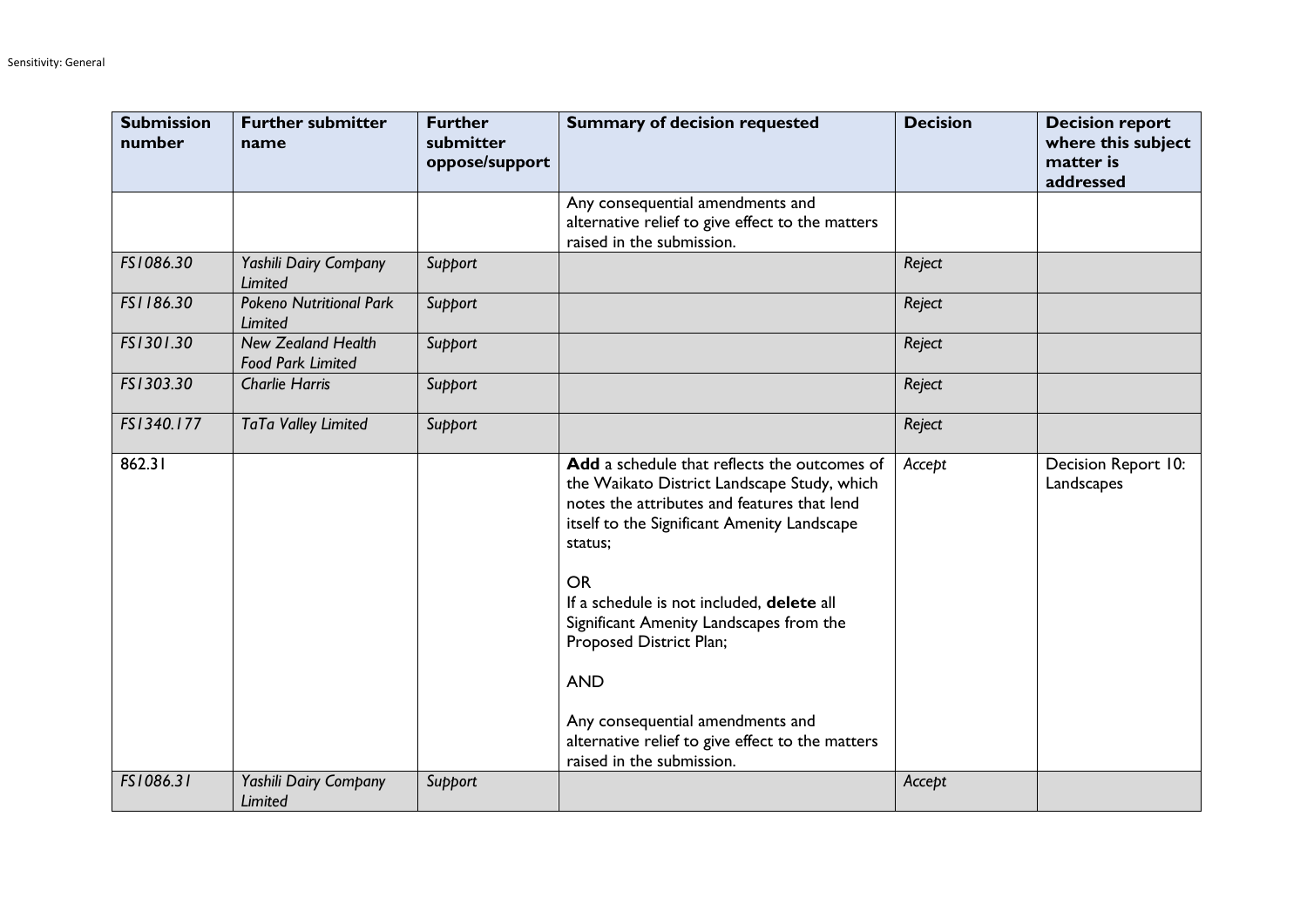| <b>Submission</b><br>number | <b>Further submitter</b><br>name                      | <b>Further</b><br>submitter<br>oppose/support | <b>Summary of decision requested</b>                                                                                                                                                                                                                                                                                                                     | <b>Decision</b> | <b>Decision report</b><br>where this subject<br>matter is<br>addressed |
|-----------------------------|-------------------------------------------------------|-----------------------------------------------|----------------------------------------------------------------------------------------------------------------------------------------------------------------------------------------------------------------------------------------------------------------------------------------------------------------------------------------------------------|-----------------|------------------------------------------------------------------------|
| FS1186.31                   | <b>Pokeno Nutritional Park</b><br>Limited             | Support                                       |                                                                                                                                                                                                                                                                                                                                                          | Accept          |                                                                        |
| FS1301.31                   | <b>New Zealand Health</b><br><b>Food Park Limited</b> | Support                                       |                                                                                                                                                                                                                                                                                                                                                          | Accept          |                                                                        |
| FS1303.31                   | <b>Charlie Harris</b>                                 | Support                                       |                                                                                                                                                                                                                                                                                                                                                          | Accept          |                                                                        |
| FS1340.178                  | TaTa Valley Limited                                   | Support                                       |                                                                                                                                                                                                                                                                                                                                                          | Accept          |                                                                        |
| FS1345.113                  | <b>Genesis Energy Limited</b>                         | Support                                       |                                                                                                                                                                                                                                                                                                                                                          | Accept          |                                                                        |
| 862.32                      |                                                       |                                               | In the event that the proposed Havelock<br>Village Masterplan and Precinct are not<br>accepted, amend the Proposed District Plan<br>as necessary to enable the efficient<br>development of the Havelock Village site;<br><b>AND</b><br>Any consequential amendments and<br>alternative relief to give effect to the matters<br>raised in the submission. | Accept in part  | Decision Report 28I:<br>Zoning - Pokeno                                |
| FS1086.32                   | Yashili Dairy Company<br><b>Limited</b>               | Support                                       |                                                                                                                                                                                                                                                                                                                                                          | Accept in part  |                                                                        |
| FS1186.32                   | <b>Pokeno Nutritional Park</b><br>Limited             | Support                                       |                                                                                                                                                                                                                                                                                                                                                          | Accept in part  |                                                                        |
| FS1202.67                   | <b>New Zealand Transport</b><br>Agency                | Oppose                                        |                                                                                                                                                                                                                                                                                                                                                          | Accept in part  |                                                                        |
| FS1301.32                   | <b>New Zealand Health</b><br><b>Food Park Limited</b> | Support                                       |                                                                                                                                                                                                                                                                                                                                                          | Accept in part  |                                                                        |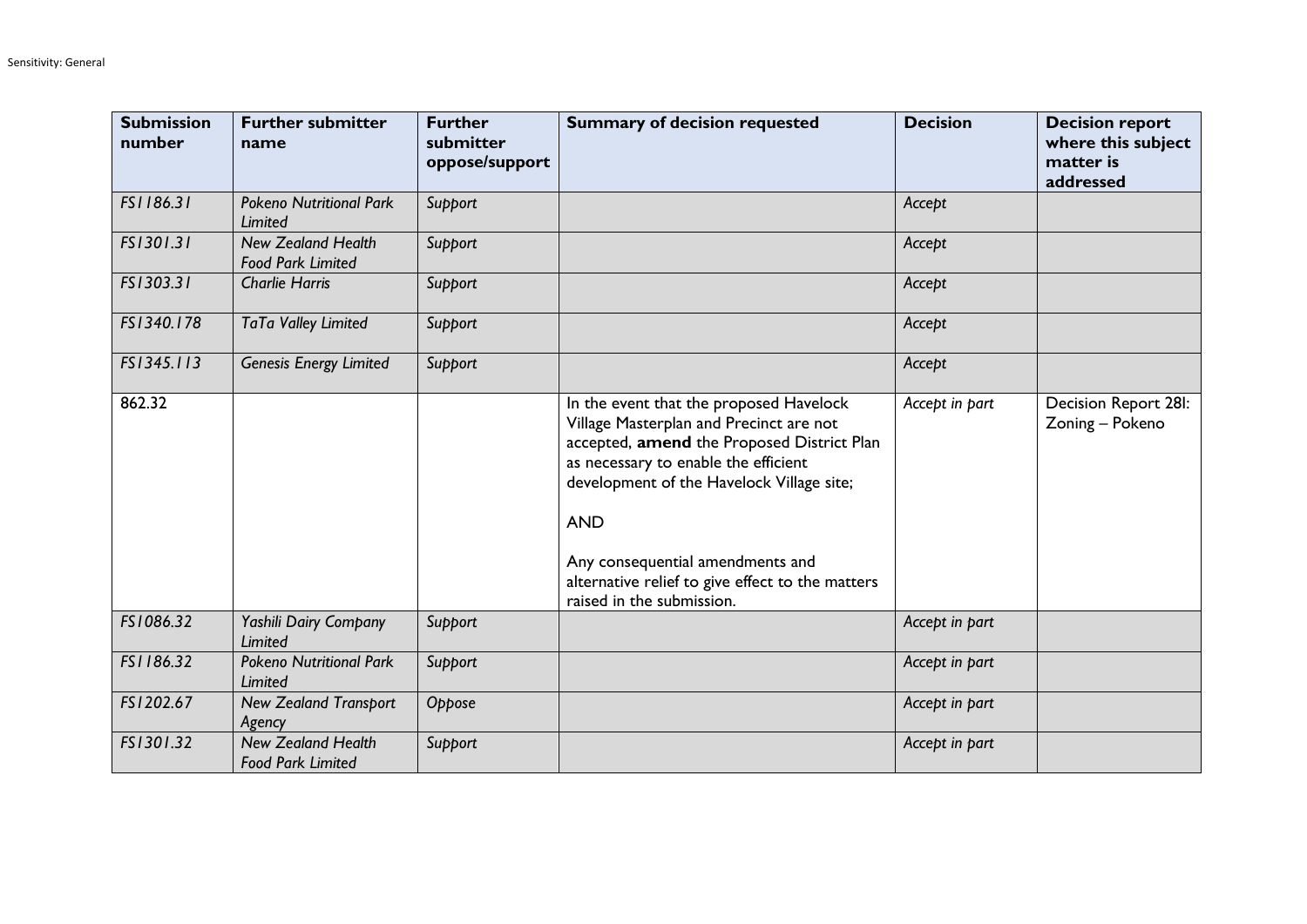| <b>Submission</b><br>number | <b>Further submitter</b><br>name                      | <b>Further</b><br>submitter<br>oppose/support | <b>Summary of decision requested</b>                                                                                                                                                                                                                                                                                                                                                                                                      | <b>Decision</b> | <b>Decision report</b><br>where this subject<br>matter is<br>addressed |
|-----------------------------|-------------------------------------------------------|-----------------------------------------------|-------------------------------------------------------------------------------------------------------------------------------------------------------------------------------------------------------------------------------------------------------------------------------------------------------------------------------------------------------------------------------------------------------------------------------------------|-----------------|------------------------------------------------------------------------|
| FS1303.32                   | <b>Charlie Harris</b>                                 | Support                                       |                                                                                                                                                                                                                                                                                                                                                                                                                                           | Accept in part  |                                                                        |
| FS1340.179                  | TaTa Valley Limited                                   | Support                                       |                                                                                                                                                                                                                                                                                                                                                                                                                                           | Accept in part  |                                                                        |
| FS1387.1411                 | Mercury NZ Limited                                    | Oppose                                        |                                                                                                                                                                                                                                                                                                                                                                                                                                           | Accept in part  |                                                                        |
| 862.33                      |                                                       |                                               | Add a bespoke approach regarding the<br>management of indigenous vegetation and<br>Significant Natural Area within the Havelock<br>Village development at 88, 242 and 278 Bluff<br>Road that will efficiently implement the<br>recommendations of the Wildlands Report<br>(attached to the submission).<br><b>AND</b><br>Any consequential amendments or alternative<br>relief to give effect to the matters raised in<br>the submission. | Accept in part  | Decision Report 9:<br>Significant Natural<br>Areas                     |
| FS1086.33                   | Yashili Dairy Company<br>Limited                      | Support                                       |                                                                                                                                                                                                                                                                                                                                                                                                                                           | Accept in part  |                                                                        |
| FS1186.33                   | <b>Pokeno Nutritional Park</b><br><b>Limited</b>      | Support                                       |                                                                                                                                                                                                                                                                                                                                                                                                                                           | Accept in part  |                                                                        |
| FS1301.33                   | <b>New Zealand Health</b><br><b>Food Park Limited</b> | Support                                       |                                                                                                                                                                                                                                                                                                                                                                                                                                           | Accept in part  |                                                                        |
| FS1303.33                   | <b>Charlie Harris</b>                                 | Support                                       |                                                                                                                                                                                                                                                                                                                                                                                                                                           | Accept in part  |                                                                        |
| FS1340.180                  | TaTa Valley Limited                                   | Support                                       |                                                                                                                                                                                                                                                                                                                                                                                                                                           | Accept in part  |                                                                        |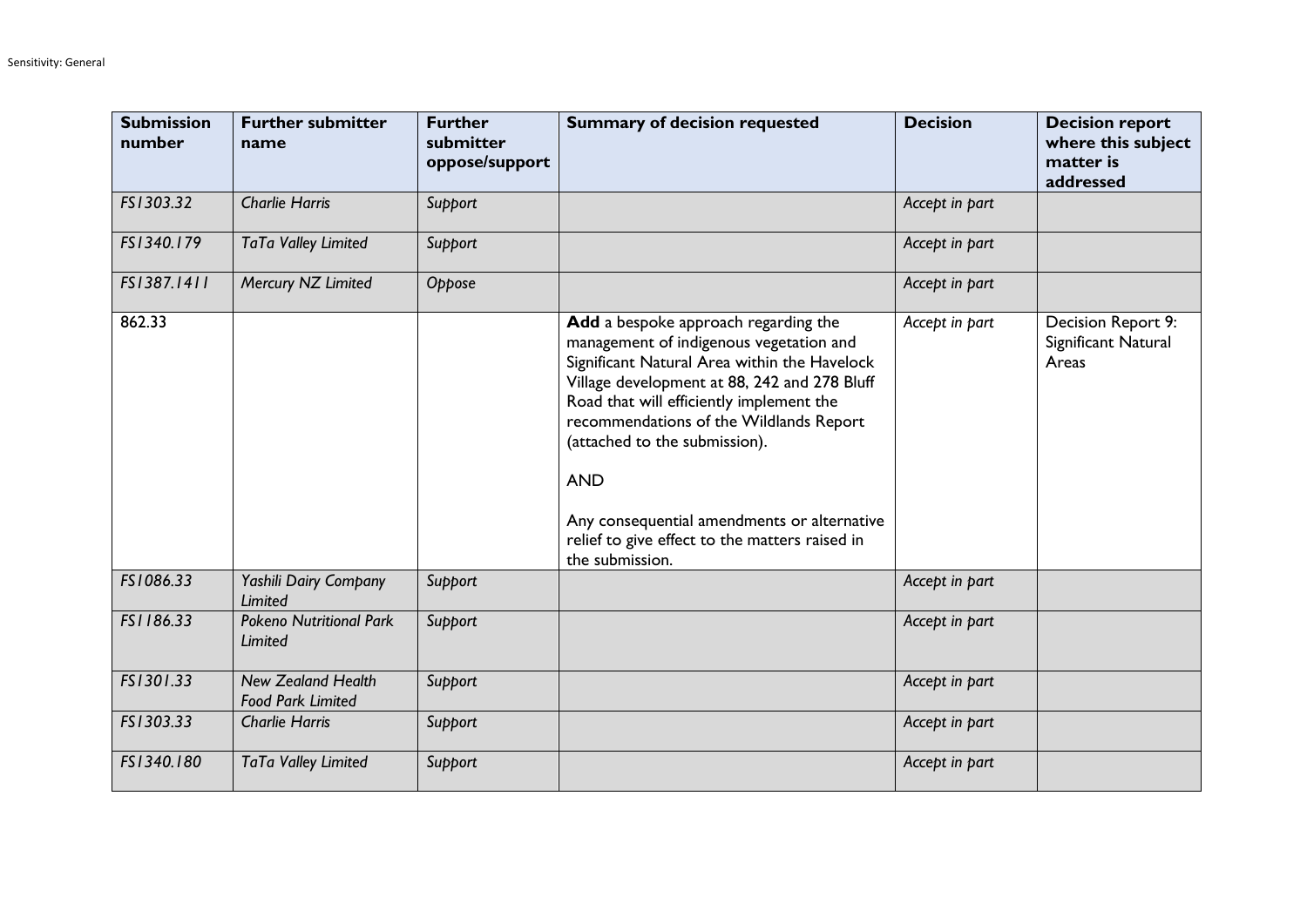| <b>Submission</b><br>number | <b>Further submitter</b><br>name                      | <b>Further</b><br>submitter<br>oppose/support | <b>Summary of decision requested</b>                     | <b>Decision</b> | <b>Decision report</b><br>where this subject<br>matter is<br>addressed |
|-----------------------------|-------------------------------------------------------|-----------------------------------------------|----------------------------------------------------------|-----------------|------------------------------------------------------------------------|
| 862.34                      |                                                       |                                               | Retain Objective 4.1.2- Urban growth and<br>development. | Reject          | Decision Report 5:<br><b>Strategic Directions</b>                      |
| FS1086.34                   | Yashili Dairy Company<br>Limited                      | Support                                       |                                                          | Reject          |                                                                        |
| FS1186.34                   | <b>Pokeno Nutritional Park</b><br><b>Limited</b>      | Support                                       |                                                          | Reject          |                                                                        |
| FS1301.34                   | <b>New Zealand Health</b><br><b>Food Park Limited</b> | Support                                       |                                                          | Reject          |                                                                        |
| FS1303.34                   | <b>Charlie Harris</b>                                 | Support                                       |                                                          | Reject          |                                                                        |
| FS1340.181                  | TaTa Valley Limited                                   | Support                                       |                                                          | Reject          |                                                                        |
| FS1387.1412                 | Mercury NZ Limited                                    | Oppose                                        |                                                          | Accept          |                                                                        |
| 862.35                      |                                                       |                                               | Retain Policy 4.2.2.1 - Maintain residential<br>purpose. | Accept          | Decision Report 14:<br><b>Residential Zone</b>                         |
| FS1086.35                   | Yashili Dairy Company<br>Limited                      | Support                                       |                                                          | Accept          | Decision Report 14:<br><b>Residential Zone</b>                         |
| FS1186.35                   | <b>Pokeno Nutritional Park</b><br>Limited             | Support                                       |                                                          | Accept          | Decision Report 14:<br><b>Residential Zone</b>                         |
| FS1301.35                   | <b>New Zealand Health</b><br><b>Food Park Limited</b> | Support                                       | Support the submission in its entirety.                  | Accept          | <b>Decision Report 14:</b><br><b>Residential Zone</b>                  |
| FS1303.35                   | <b>Charlie Harris</b>                                 | Support                                       |                                                          | Accept          | <b>Decision Report 14:</b><br><b>Residential Zone</b>                  |
| FS1340.182                  | TaTa Valley Limited                                   | Support                                       |                                                          | Accept          | Decision Report 14:<br><b>Residential Zone</b>                         |
| FS1387.1413                 | Mercury NZ Limited                                    | Oppose                                        |                                                          | Reject          | Decision Report 14:<br><b>Residential Zone</b>                         |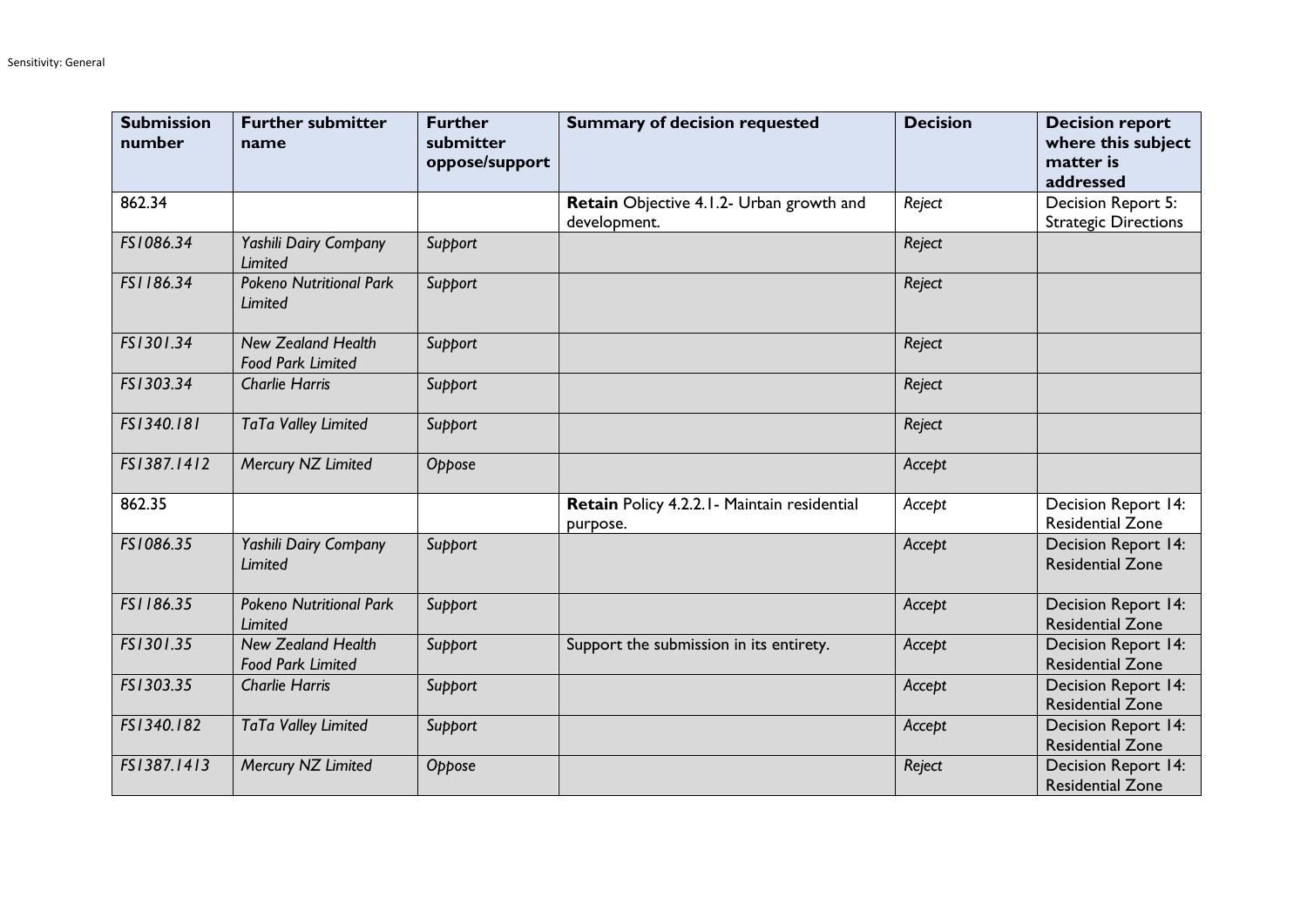| <b>Submission</b><br>number | <b>Further submitter</b><br>name                      | <b>Further</b><br>submitter<br>oppose/support | <b>Summary of decision requested</b>                                                                                                                                                                                                                                                                                                                                                                                                   | <b>Decision</b> | <b>Decision report</b><br>where this subject<br>matter is<br>addressed |
|-----------------------------|-------------------------------------------------------|-----------------------------------------------|----------------------------------------------------------------------------------------------------------------------------------------------------------------------------------------------------------------------------------------------------------------------------------------------------------------------------------------------------------------------------------------------------------------------------------------|-----------------|------------------------------------------------------------------------|
| 862.36                      |                                                       |                                               | Add site specific objectives and policies for<br>the Havelock Village in the Proposed District<br>Plan to enable the development of Havelock<br>Village in a manner consistent with the<br>Havelock Village Masterplan, including a new<br>policy 4.2.20 as sought elsewhere in the<br>submission.<br><b>AND</b><br>Any consequential amendments and<br>alternative relief to give effect tot the matters<br>raised in the submission. | Reject          | <b>Decision Report 28I:</b><br>Zoning - Pokeno                         |
| FS1086.36                   | Yashili Dairy Company<br>Limited                      | Support                                       |                                                                                                                                                                                                                                                                                                                                                                                                                                        | Reject          | <b>Decision Report 28I:</b><br>Zoning - Pokeno                         |
| FS1186.36                   | <b>Pokeno Nutritional Park</b><br>Limited             | Support                                       |                                                                                                                                                                                                                                                                                                                                                                                                                                        | Reject          | <b>Decision Report 28I:</b><br>Zoning - Pokeno                         |
| FS1202.28                   | <b>New Zealand Transport</b><br>Agency                | Oppose                                        |                                                                                                                                                                                                                                                                                                                                                                                                                                        | Accept          | Decision Report 28I:<br>Zoning - Pokeno                                |
| FS1301.36                   | <b>New Zealand Health</b><br><b>Food Park Limited</b> | Support                                       |                                                                                                                                                                                                                                                                                                                                                                                                                                        | Reject          | Decision Report 28I:<br>Zoning - Pokeno                                |
| FS1303.36                   | <b>Charlie Harris</b>                                 | Support                                       |                                                                                                                                                                                                                                                                                                                                                                                                                                        | Reject          | <b>Decision Report 28I:</b><br>Zoning - Pokeno                         |
| FS1306.60                   | <b>Hynds Foundation</b>                               | Oppose                                        |                                                                                                                                                                                                                                                                                                                                                                                                                                        | Accept          | <b>Decision Report 28I:</b><br>Zoning - Pokeno                         |
| FS1340.183                  | TaTa Valley Limited                                   | Support                                       |                                                                                                                                                                                                                                                                                                                                                                                                                                        | Reject          | Decision Report 28I:<br>Zoning - Pokeno                                |
| 862.37                      |                                                       |                                               | Delete the Significant Amenity Landscape<br>from the properties at 242 and 278 Bluff<br>Road, Pokeno.                                                                                                                                                                                                                                                                                                                                  | Accept          | Decision Report 10:<br>Landscapes                                      |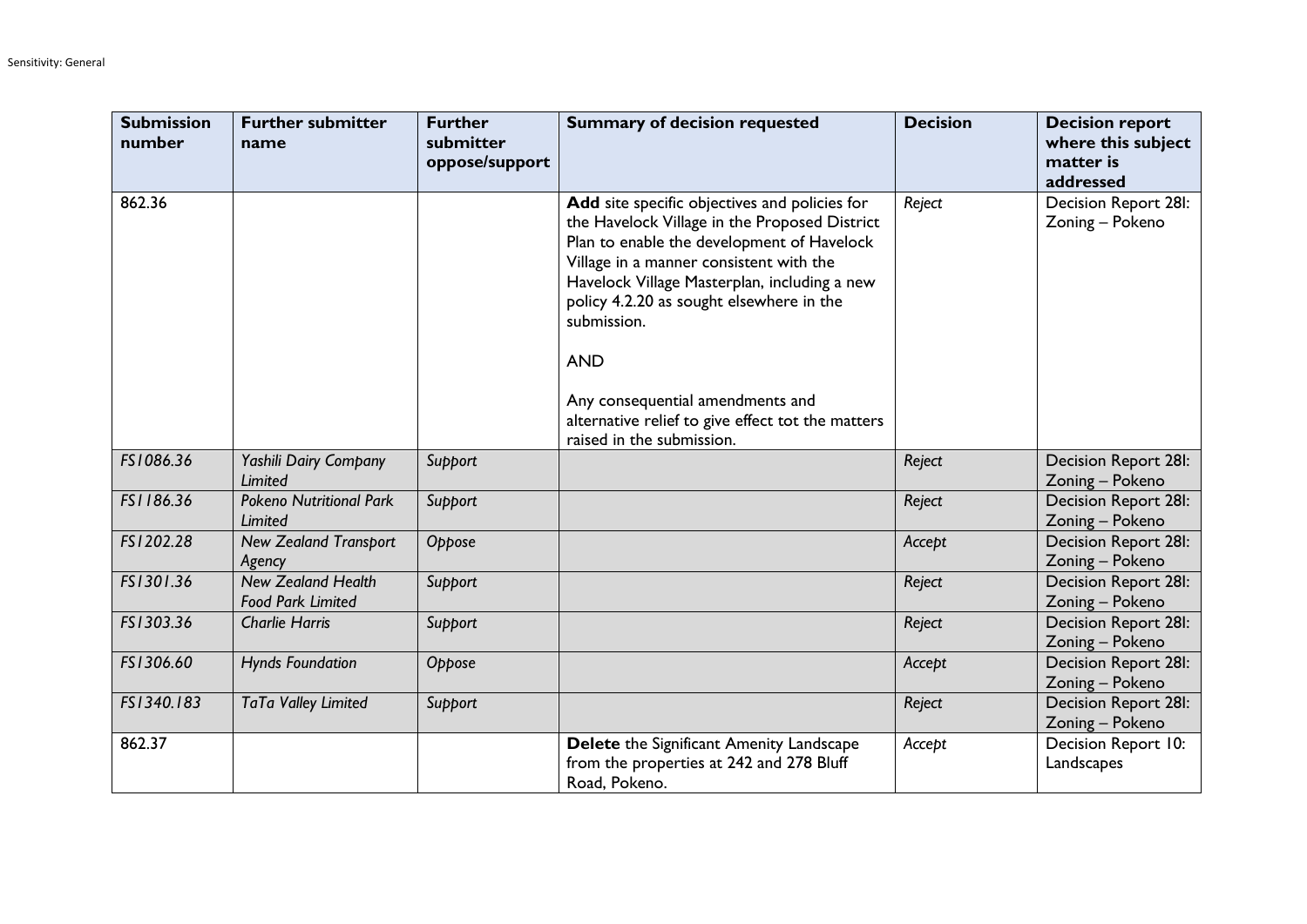| <b>Submission</b><br>number | <b>Further submitter</b><br>name                      | <b>Further</b><br>submitter<br>oppose/support | <b>Summary of decision requested</b>                                                                               | <b>Decision</b> | <b>Decision report</b><br>where this subject<br>matter is<br>addressed |
|-----------------------------|-------------------------------------------------------|-----------------------------------------------|--------------------------------------------------------------------------------------------------------------------|-----------------|------------------------------------------------------------------------|
|                             |                                                       |                                               | <b>AND</b>                                                                                                         |                 |                                                                        |
|                             |                                                       |                                               | Any consequential amendments and<br>alternative relief to give effect tot the matters<br>raised in the submission. |                 |                                                                        |
| FS1090.5                    | Jenny Forsyth                                         | Oppose                                        |                                                                                                                    | Reject          | Decision Report 10:<br>Landscapes                                      |
| FS1086.37                   | Yashili Dairy Company<br>Limited                      | Support                                       |                                                                                                                    | Accept          | Decision Report 10:<br>Landscapes                                      |
| FS1186.37                   | <b>Pokeno Nutritional Park</b><br><b>Limited</b>      | Support                                       |                                                                                                                    | Accept          | Decision Report 10:<br>Landscapes                                      |
| FS1281.53                   | Pokeno Village Holdings<br><b>Limited</b>             | Oppose                                        |                                                                                                                    | Reject          | Decision Report 10:<br>Landscapes                                      |
| FS1301.37                   | <b>New Zealand Health</b><br><b>Food Park Limited</b> | Support                                       |                                                                                                                    | Accept          | Decision Report 10:<br>Landscapes                                      |
| FS1303.37                   | <b>Charlie Harris</b>                                 | Support                                       |                                                                                                                    | Accept          | Decision Report 10:<br>Landscapes                                      |
| FS1340.184                  | TaTa Valley Limited                                   | Support                                       |                                                                                                                    | Accept          | Decision Report 10:<br>Landscapes                                      |
|                             |                                                       |                                               | Retain Policy 4.5.7 Commercial Purpose:<br>Neighbourhood Centres in Structure Plans                                | Accept          | Decision Report 20:<br><b>Business Zones</b>                           |
| FS1086.38                   | Yashili Dairy Company<br><b>Limited</b>               | Support                                       |                                                                                                                    | Accept          |                                                                        |
| FS1186.38                   | <b>Pokeno Nutritional Park</b><br>Limited             | Support                                       |                                                                                                                    | Accept          |                                                                        |
| FS1301.38                   | <b>New Zealand Health</b><br><b>Food Park Limited</b> | Support                                       |                                                                                                                    | Accept          |                                                                        |
| FS1303.38                   | <b>Charlie Harris</b>                                 | Support                                       |                                                                                                                    | Accept          |                                                                        |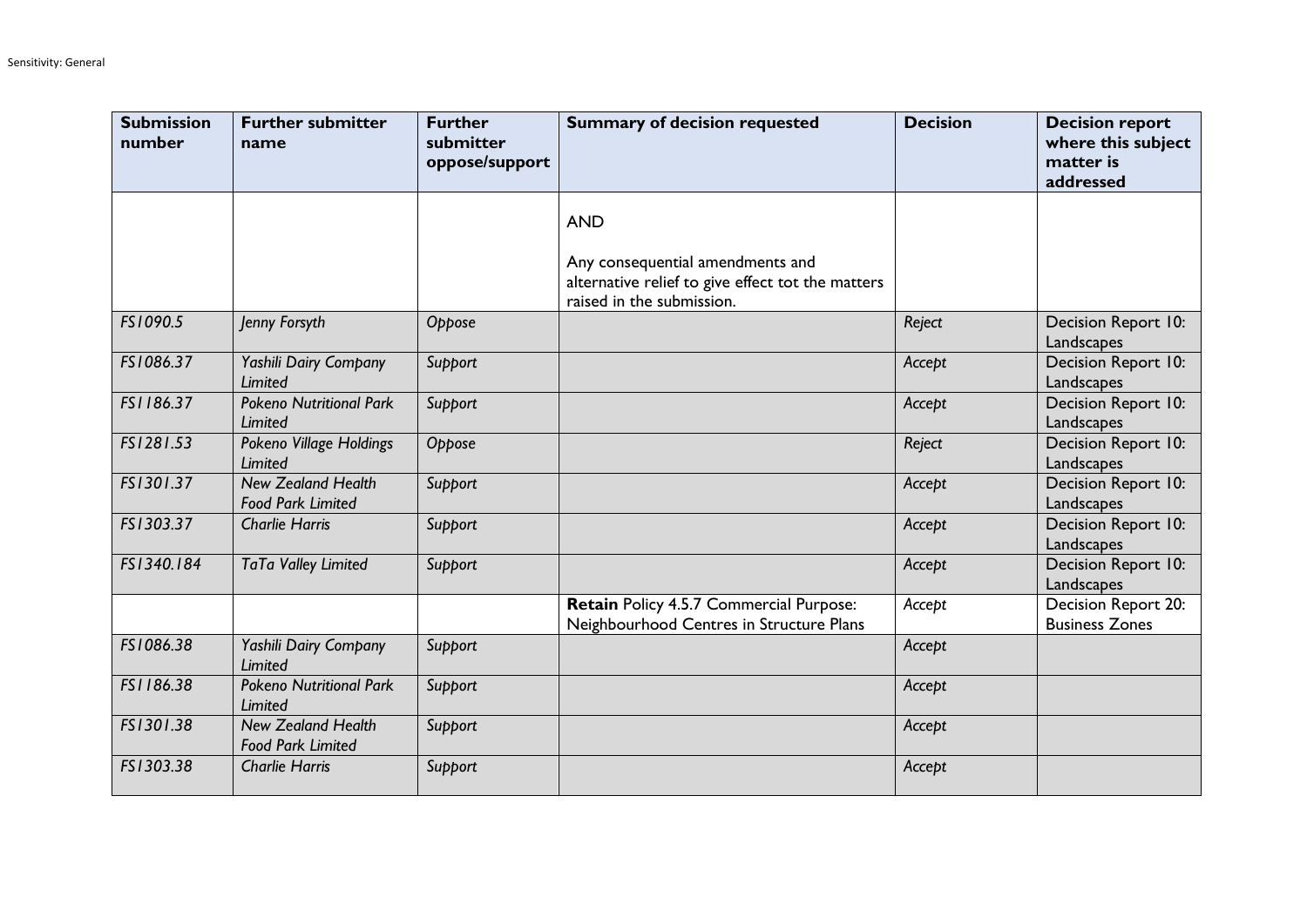| <b>Submission</b><br>number | <b>Further submitter</b><br>name          | <b>Further</b><br>submitter<br>oppose/support | <b>Summary of decision requested</b>                                                                                                                                                                                                                                                                                                                                                                                                                                                                                                                                                                                                                                                                                                                 | <b>Decision</b> | <b>Decision report</b><br>where this subject<br>matter is<br>addressed |
|-----------------------------|-------------------------------------------|-----------------------------------------------|------------------------------------------------------------------------------------------------------------------------------------------------------------------------------------------------------------------------------------------------------------------------------------------------------------------------------------------------------------------------------------------------------------------------------------------------------------------------------------------------------------------------------------------------------------------------------------------------------------------------------------------------------------------------------------------------------------------------------------------------------|-----------------|------------------------------------------------------------------------|
| FS1340.185                  | TaTa Valley Limited                       | Support                                       |                                                                                                                                                                                                                                                                                                                                                                                                                                                                                                                                                                                                                                                                                                                                                      | Accept          |                                                                        |
| 862.39                      |                                           |                                               | <b>Amend Policy 4.5.11 (a) Residential upper</b><br>floors: Business Town Centre Zone and<br>Business Zone, as follows:<br>(a) Maintain the commercial viability of the<br><b>Business Town Centre Zone and Business</b><br>Zone and Neighbourhood Centre while:<br>(i) Providing for mixed use developments,<br>ensuring residential activities are located<br>above ground floor; and<br>(ii) Avoiding residential activity located at<br>ground floor.<br><b>OR</b><br>If the above relief is not Accepted, add site<br>specific objectives and policies for Havelock<br>Village including a new policy 4.2.20;<br><b>AND</b><br>Any consequential amendments or alternative<br>relief to give effect to the matters raised in<br>the submission. | Accept in part  | Decision Report 20:<br><b>Business Zones</b>                           |
| FS1086.39                   | Yashili Dairy Company<br>Limited          | Support                                       |                                                                                                                                                                                                                                                                                                                                                                                                                                                                                                                                                                                                                                                                                                                                                      | Accept in part  |                                                                        |
| FS1186.39                   | <b>Pokeno Nutritional Park</b><br>Limited | Support                                       |                                                                                                                                                                                                                                                                                                                                                                                                                                                                                                                                                                                                                                                                                                                                                      | Accept in part  |                                                                        |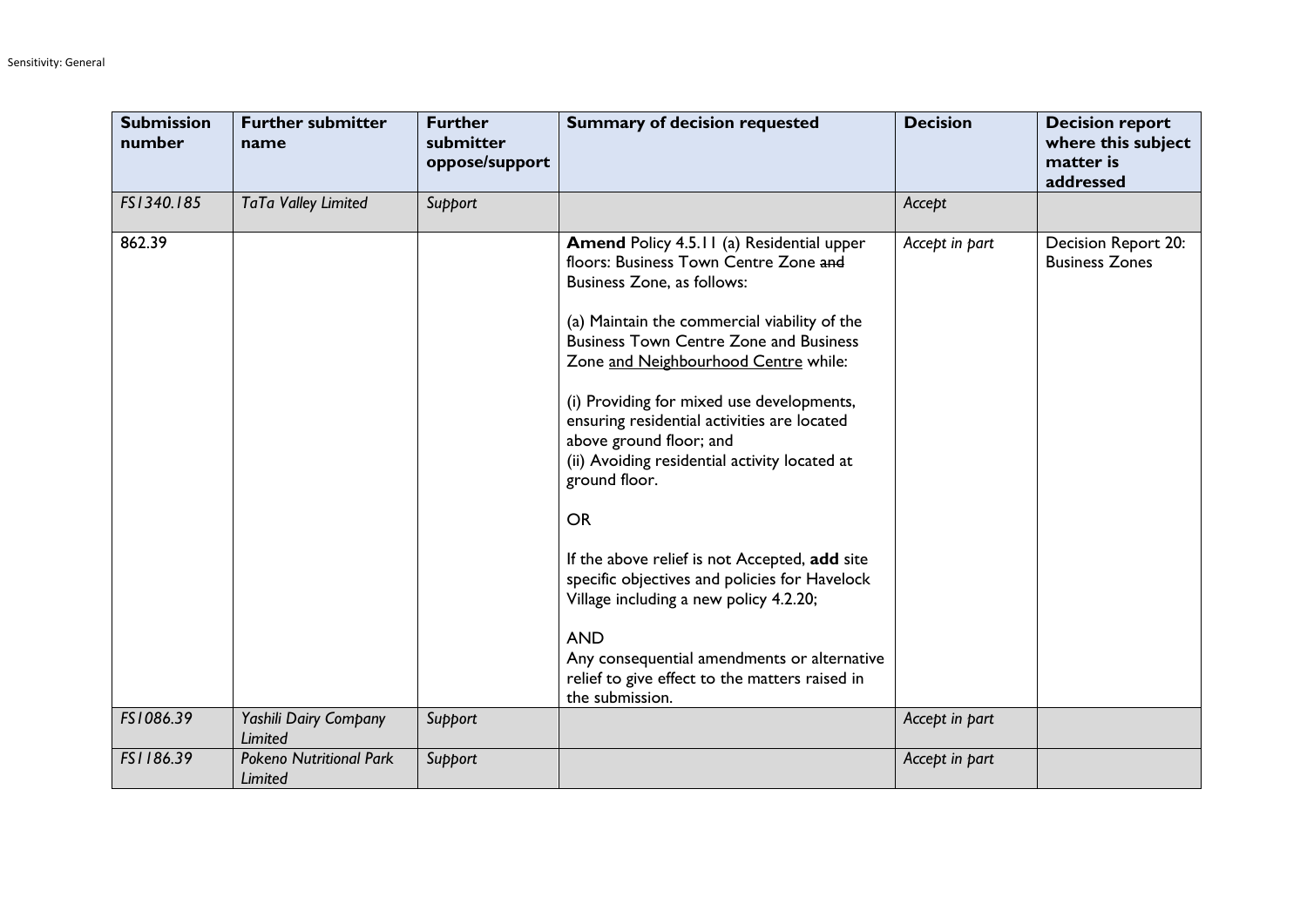| <b>Submission</b><br>number | <b>Further submitter</b><br>name                      | <b>Further</b><br>submitter<br>oppose/support | <b>Summary of decision requested</b>                           | <b>Decision</b> | <b>Decision report</b><br>where this subject<br>matter is<br>addressed |
|-----------------------------|-------------------------------------------------------|-----------------------------------------------|----------------------------------------------------------------|-----------------|------------------------------------------------------------------------|
| FS1301.39                   | <b>New Zealand Health</b><br><b>Food Park Limited</b> | Support                                       |                                                                | Accept in part  |                                                                        |
| FS1303.39                   | <b>Charlie Harris</b>                                 | Support                                       |                                                                | Accept in part  |                                                                        |
| FS1340.186                  | TaTa Valley Limited                                   | Support                                       |                                                                | Accept in part  |                                                                        |
| FS1387.1414                 | Mercury NZ Limited                                    | Oppose                                        |                                                                | Accept in part  |                                                                        |
| 862.40                      |                                                       |                                               | Retain Objective 4.7.1 Subdivision and Land<br>Use Integration | Accept          | Decision Report 32:<br>Miscellaneous<br><b>Matters</b>                 |
| FS1086.40                   | Yashili Dairy Company<br><b>Limited</b>               | Support                                       |                                                                | Accept          |                                                                        |
| FS1186.40                   | <b>Pokeno Nutritional Park</b><br>Limited             | Support                                       |                                                                | Accept          |                                                                        |
| FS1301.40                   | <b>New Zealand Health</b><br><b>Food Park Limited</b> | Support                                       |                                                                | Accept          |                                                                        |
| FS1303.40                   | <b>Charlie Harris</b>                                 | Support                                       |                                                                | Accept          |                                                                        |
| FS1340.187                  | TaTa Valley Limited                                   | Support                                       |                                                                | Accept          |                                                                        |
| 862.41                      |                                                       |                                               | Retain Policy 4.7.2 Subdivision location and<br>design         | Accept          | Decision Report 32:<br>Miscellaneous<br>Matters                        |
| FS1086.41                   | Yashili Dairy Company<br><b>Limited</b>               | Support                                       |                                                                | Accept          |                                                                        |
| FS1186.41                   | <b>Pokeno Nutritional Park</b><br>Limited             | Support                                       |                                                                | Accept          |                                                                        |